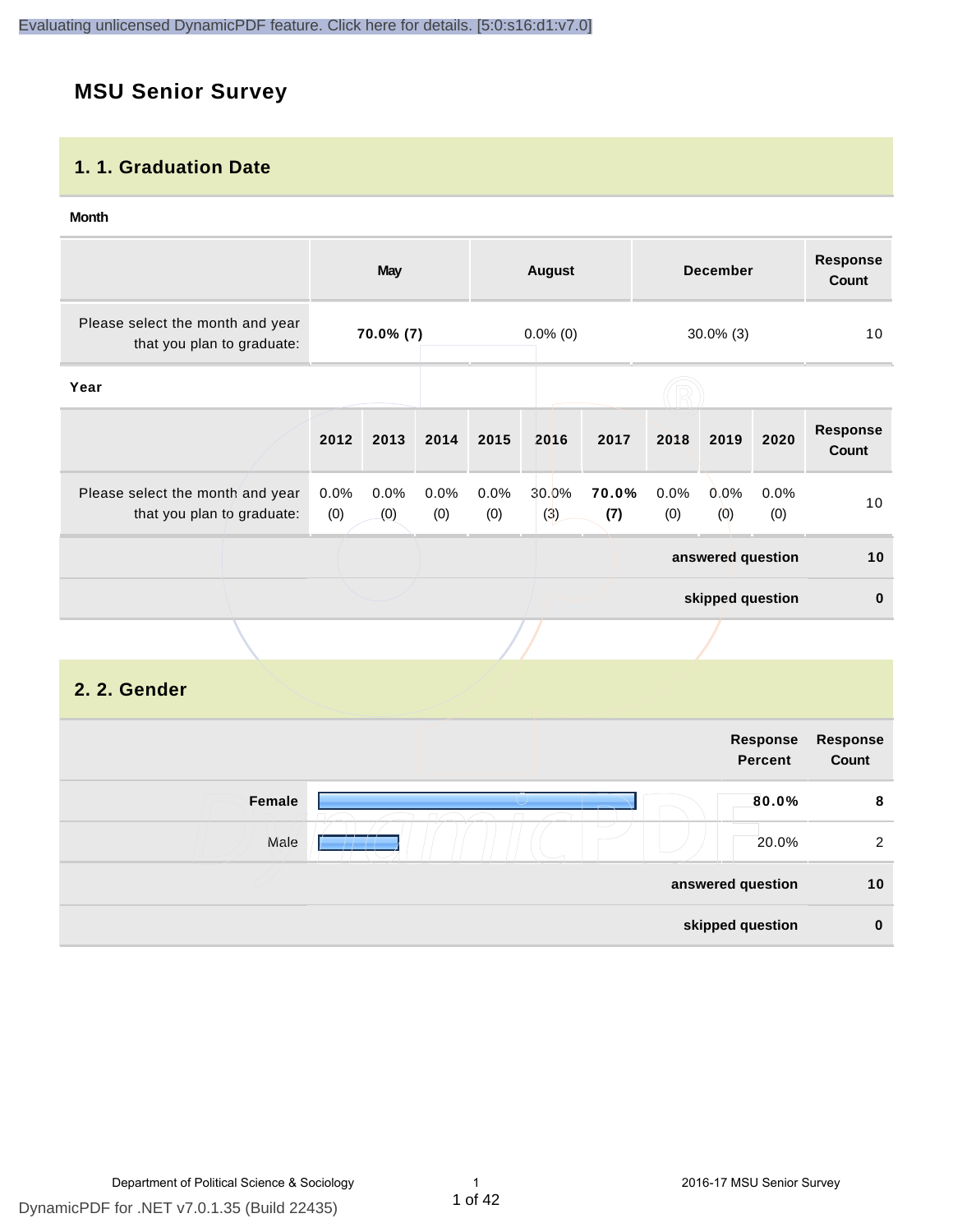# **3. 3. Ethnic Background**

|                                           | <b>Response</b><br><b>Percent</b> | <b>Response</b><br>Count |
|-------------------------------------------|-----------------------------------|--------------------------|
| White                                     | 100.0%                            | 10                       |
| Black/African-American                    | 0.0%                              | $\pmb{0}$                |
| Asian                                     | 0.0%                              | $\pmb{0}$                |
| Hispanic/Latino                           | 0.0%                              | $\pmb{0}$                |
| American Indian/Alaskan Native            | 0.0%                              | $\mathbf 0$              |
| Native Hawaiian/Other Pacific<br>Islander | 0.0%                              | $\pmb{0}$                |
| Two or more races                         | 0.0%                              | $\mathbf 0$              |
|                                           | answered question                 | $10$                     |
|                                           | skipped question                  | $\pmb{0}$                |
|                                           |                                   |                          |

# **4. 4. Are you a U.S. citizen?**

|     | Response<br><b>Percent</b> | Response<br>Count |
|-----|----------------------------|-------------------|
| Yes | 100.0%                     | 9                 |
| No  | 0.0%<br>$\bigcirc$         | 0                 |
|     | answered question          | 9                 |
|     | skipped question           |                   |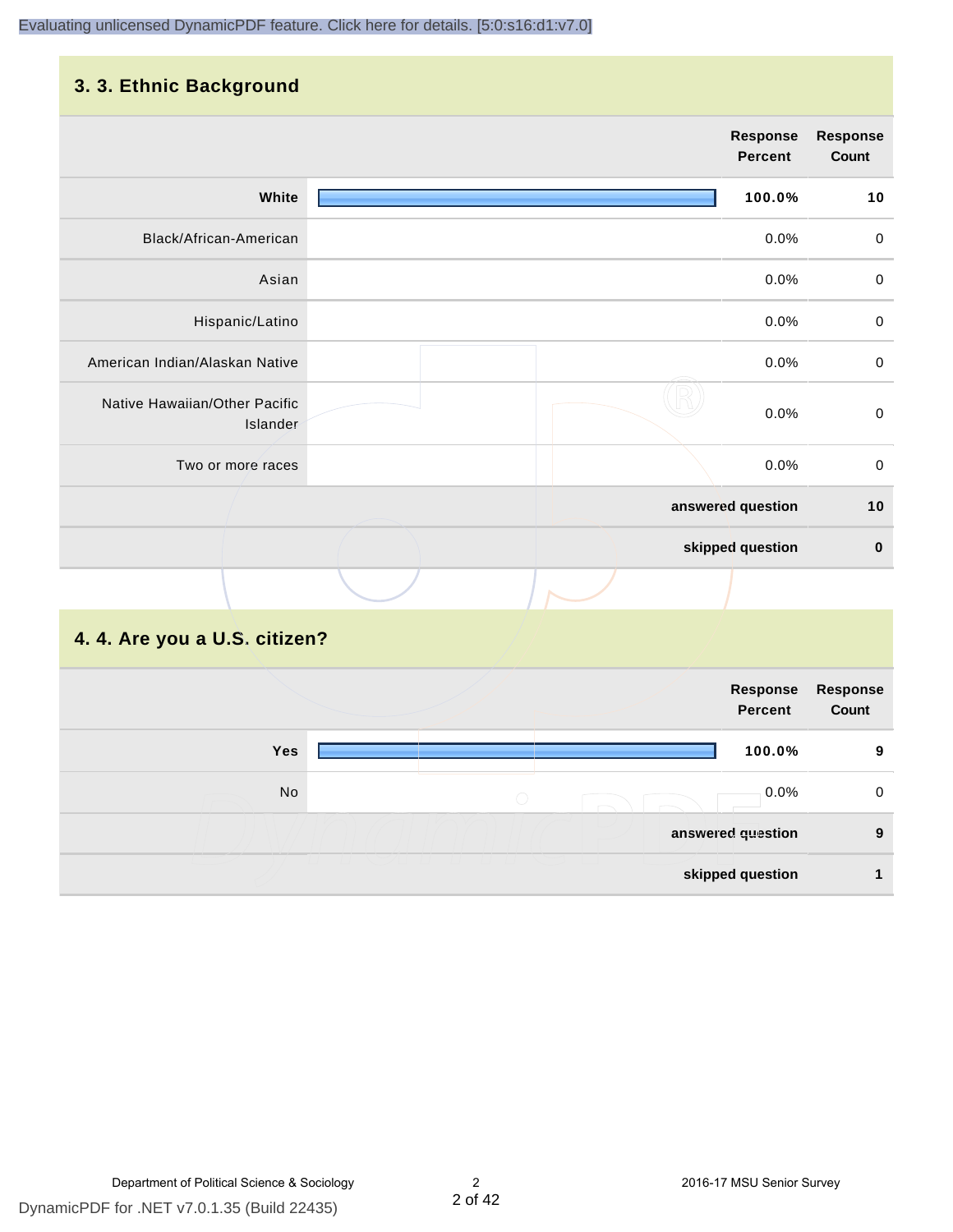# **5. 5. What is your residency classification at MSU? Response Response Percent Count In-state 50.0% 5 Out-of-state 50.0% 5** International 0.0% 0 **answered question 10 skipped question 0** DynamicPDF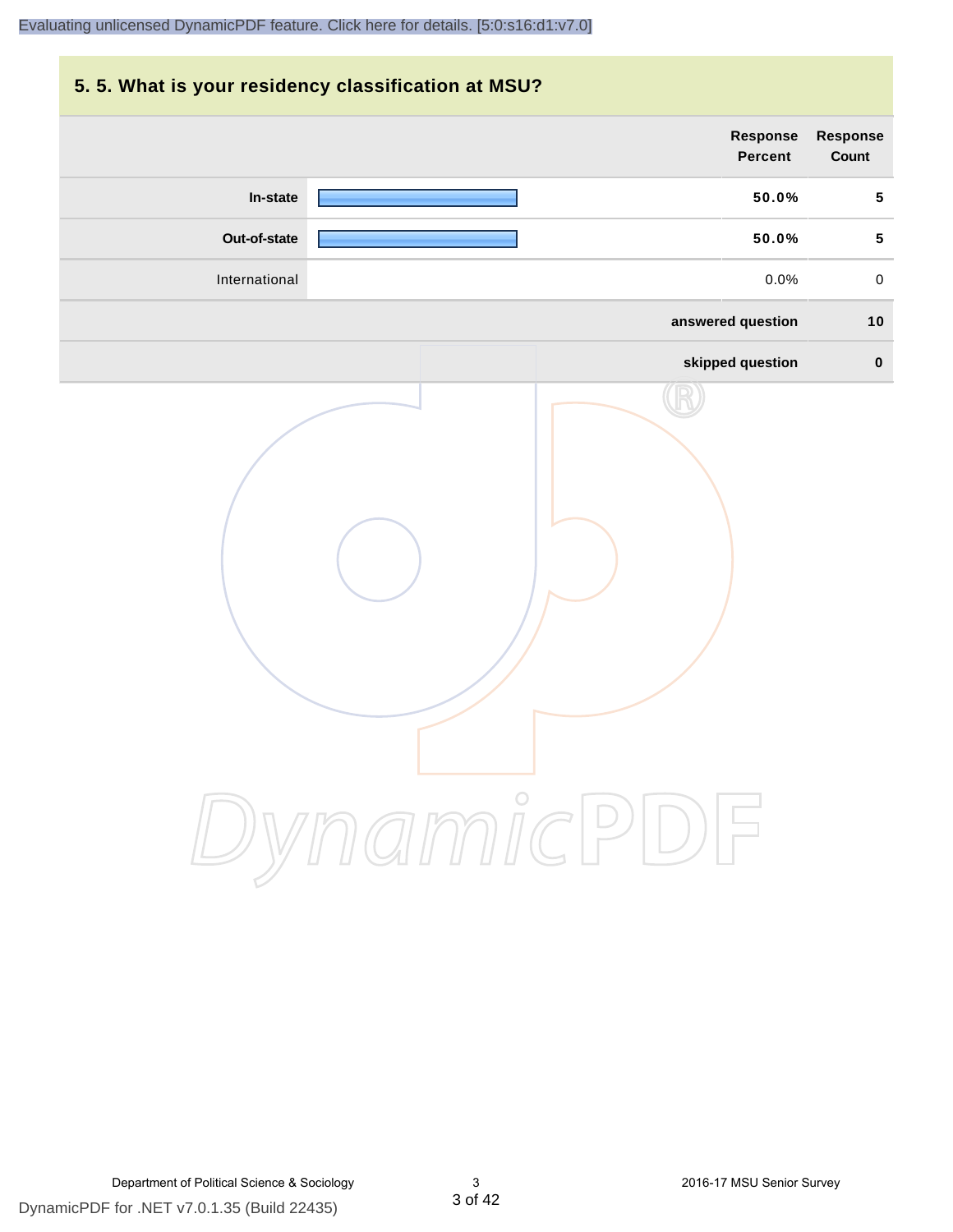

#### **6. 6. Age**

|               | Response<br><b>Percent</b> | <b>Response</b><br>Count |
|---------------|----------------------------|--------------------------|
| 24 or younger | 80.0%                      | 8                        |
| 25-34         | 20.0%                      | $\overline{2}$           |
| $35 - 44$     | 0.0%                       | $\mathbf 0$              |
| 45 or older   | 0.0%                       | $\mathbf 0$              |
|               | answered question          | 10                       |
|               | skipped question           | $\mathbf 0$              |

#### **7. 7. Has either of your parents received a bachelor's degree?**

|            | Response<br><b>Percent</b> | Response<br>Count |
|------------|----------------------------|-------------------|
| <b>Yes</b> | 70.0%                      |                   |
| No         | 30.0%                      | 3                 |
|            | answered question          | 10                |
|            | skipped question           | $\bf{0}$          |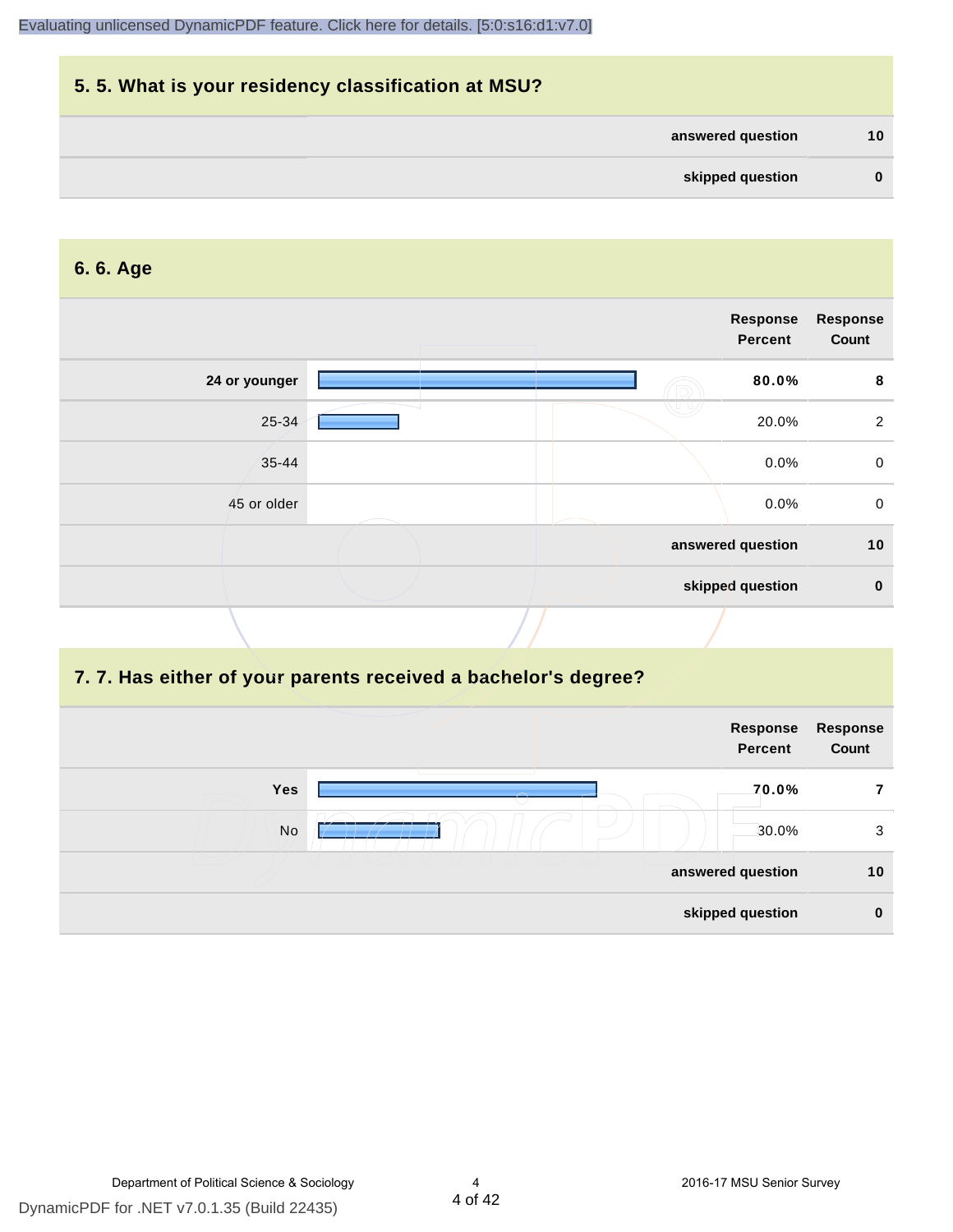#### **8. 8. Has either of your parents received a degree from MSU?**



| 9.9. What was your original entry status to MSU?    |                                   |                          |
|-----------------------------------------------------|-----------------------------------|--------------------------|
|                                                     | <b>Response</b><br><b>Percent</b> | <b>Response</b><br>Count |
| Freshman                                            | 70.0%                             |                          |
| Transfer from community<br>college/technical school | 20.0%                             | 2                        |
| Transfer from 4-yr institution                      | 10.0%                             |                          |
|                                                     | answered question                 | 10                       |
|                                                     | skipped question                  | $\bf{0}$                 |

**10. 10. How many credits were transferred?**

|             | Response<br><b>Percent</b> | <b>Response</b><br>Count |
|-------------|----------------------------|--------------------------|
| 12 or fewer | 33.3%                      | $\mathbf 1$              |
| $13 - 30$   | 0.0%                       | $\mathbf 0$              |
| $31 - 60$   | 33.3%                      | $\mathbf 1$              |
| Over 60     | 33.3%                      | 1                        |
|             | answered question          | $\mathbf{3}$             |
|             | skipped question           | 7                        |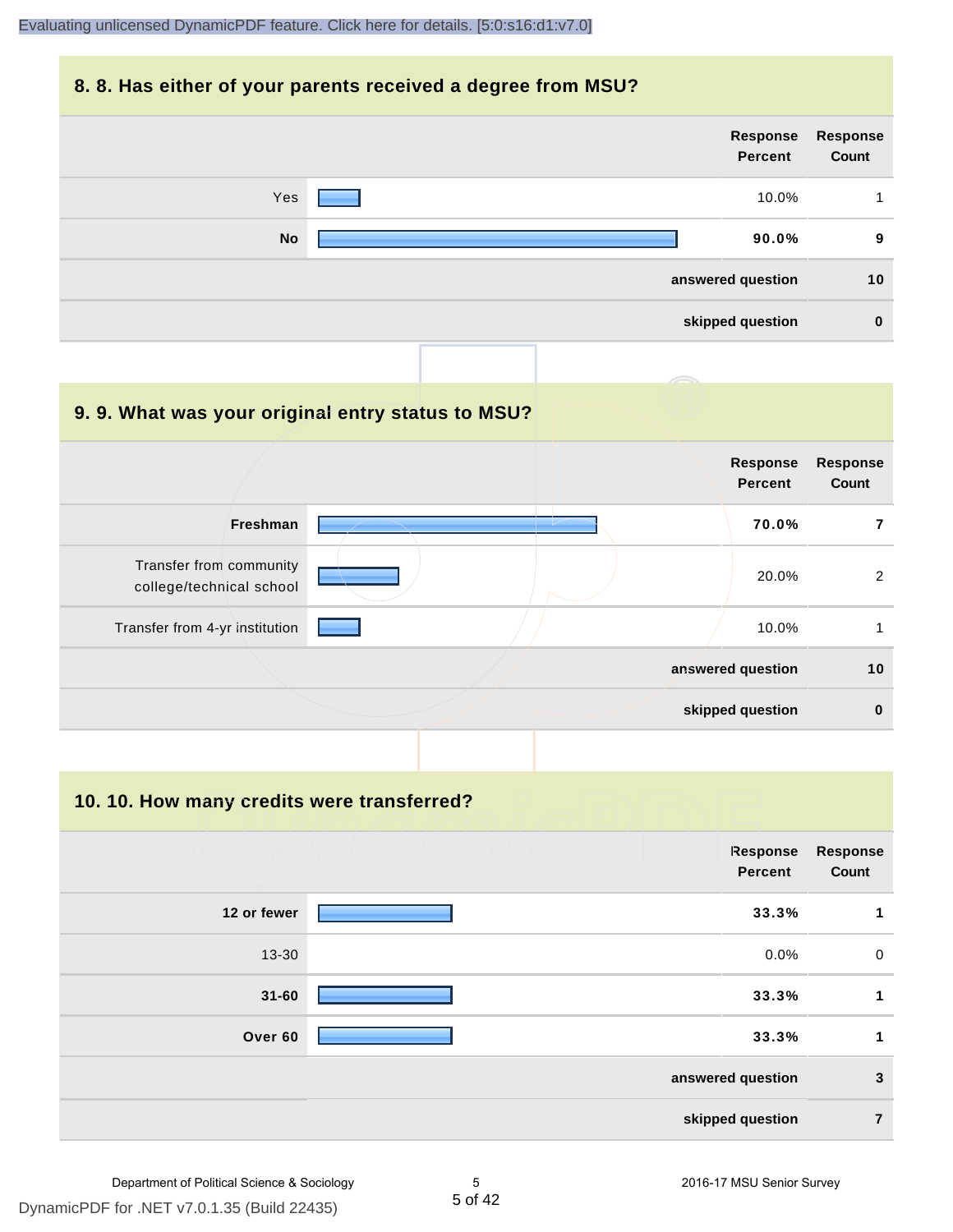#### **11. 11. Approximately what percent of your University Studies (general education) classes did you take at MSU?**

|                            |                                                      | Response<br><b>Percent</b>        | <b>Response</b><br>Count |
|----------------------------|------------------------------------------------------|-----------------------------------|--------------------------|
| Under 25%                  |                                                      | 66.7%                             | $\overline{2}$           |
| 25-49%                     |                                                      | 33.3%                             | $\mathbf{1}$             |
| 50-74%                     |                                                      | 0.0%                              | $\pmb{0}$                |
| 75-100%                    |                                                      | 0.0%                              | $\mathsf{O}\xspace$      |
|                            |                                                      | answered question                 | $\mathbf{3}$             |
|                            |                                                      | skipped question                  |                          |
|                            |                                                      |                                   |                          |
|                            | 12. 12. What has been your attendance status at MSU? |                                   |                          |
|                            |                                                      | <b>Response</b><br><b>Percent</b> | <b>Response</b><br>Count |
| <b>Primarily full-time</b> |                                                      | 100.0%                            | 10                       |
| Primarily part-time        |                                                      | 0.0%                              | $\mathsf{O}\xspace$      |
|                            |                                                      | answered question                 | 10                       |
|                            |                                                      | skipped question                  | $\pmb{0}$                |
|                            |                                                      |                                   |                          |

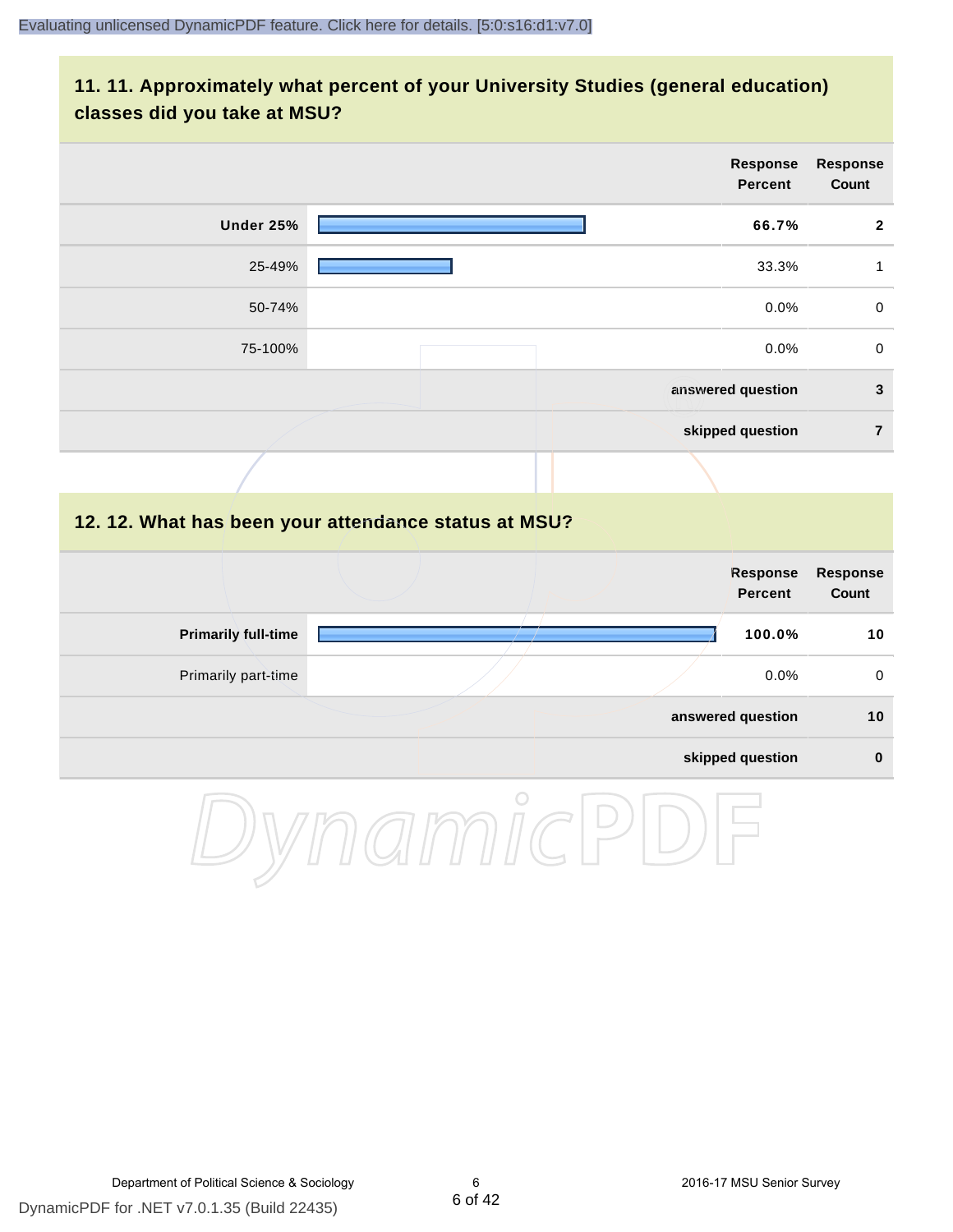# **13. 13. In which Residential College are you a member?**

|                                   | <b>Response</b><br>Percent | <b>Response</b><br>Count |
|-----------------------------------|----------------------------|--------------------------|
| Do not know                       | 10.0%                      | $\mathbf{1}$             |
| <b>Clark College</b>              | 10.0%                      | $\mathbf{1}$             |
| <b>Elizabeth College</b>          | 20.0%                      | $\boldsymbol{2}$         |
| <b>Franklin-Springer Colleges</b> | 20.0%                      | $\boldsymbol{2}$         |
| <b>Hart College</b>               | 10.0%                      | $\mathbf{1}$             |
| <b>Hester College</b>             | 0.0%                       | $\pmb{0}$                |
| <b>Regents College</b>            | 0.0%                       | $\pmb{0}$                |
| <b>Richmond College</b>           | 20.0%                      | $\mathbf{2}$             |
| White College                     | 10.0%                      | $\mathbf{1}$             |
|                                   | answered question          | 10                       |
|                                   | skipped question           | $\pmb{0}$                |

DynamicPDF

DynamicPDF for .NET v7.0.1.35 (Build 22435) Department of Political Science & Sociology 7 2016-17 MSU Senior Survey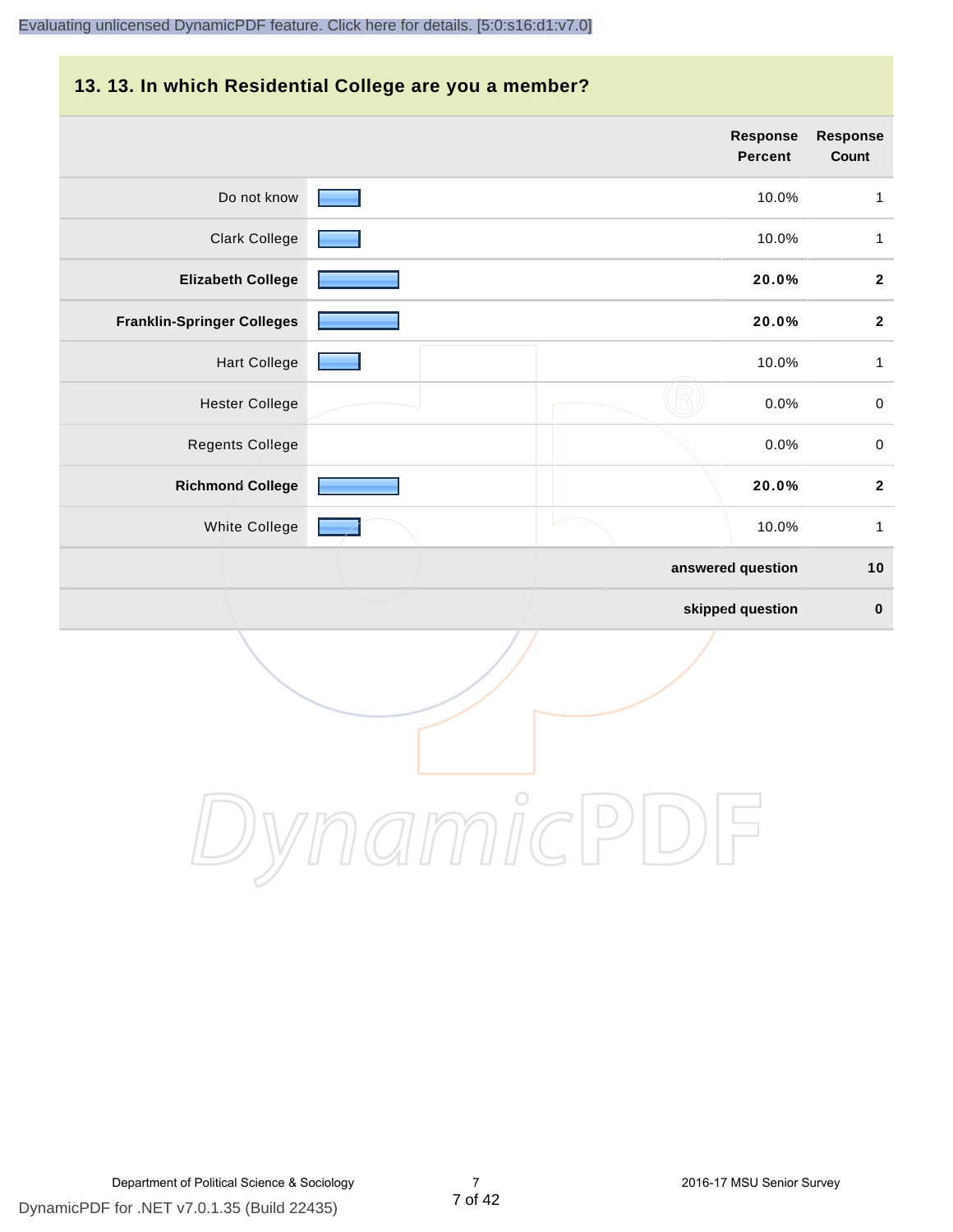# **13. 13. In which Residential College are you a member? answered question 10 skipped question 0**

## **14. 14. Have you ever received any type of Financial Aid while at MSU? (scholarships, grants, work-study, etc.)**



#### **15. 15. How many years will it take you to complete your degree from the point of your initial enrollment in college (including any time at a previous institution)?**

|                  | <b>Response</b><br>Percent | <b>Response</b><br>Count |
|------------------|----------------------------|--------------------------|
| Two              | 20.0%                      | $\overline{2}$           |
| Three            | $\bigcirc$<br>20.0%        | $\overline{2}$           |
| Four             | 50.0%                      | ${\bf 5}$                |
| Five             | 10.0%                      | 1                        |
| Six              | 0.0%                       | $\pmb{0}$                |
| More than six    | 0.0%                       | $\mathbf 0$              |
|                  | answered question          |                          |
| skipped question |                            | $\bf{0}$                 |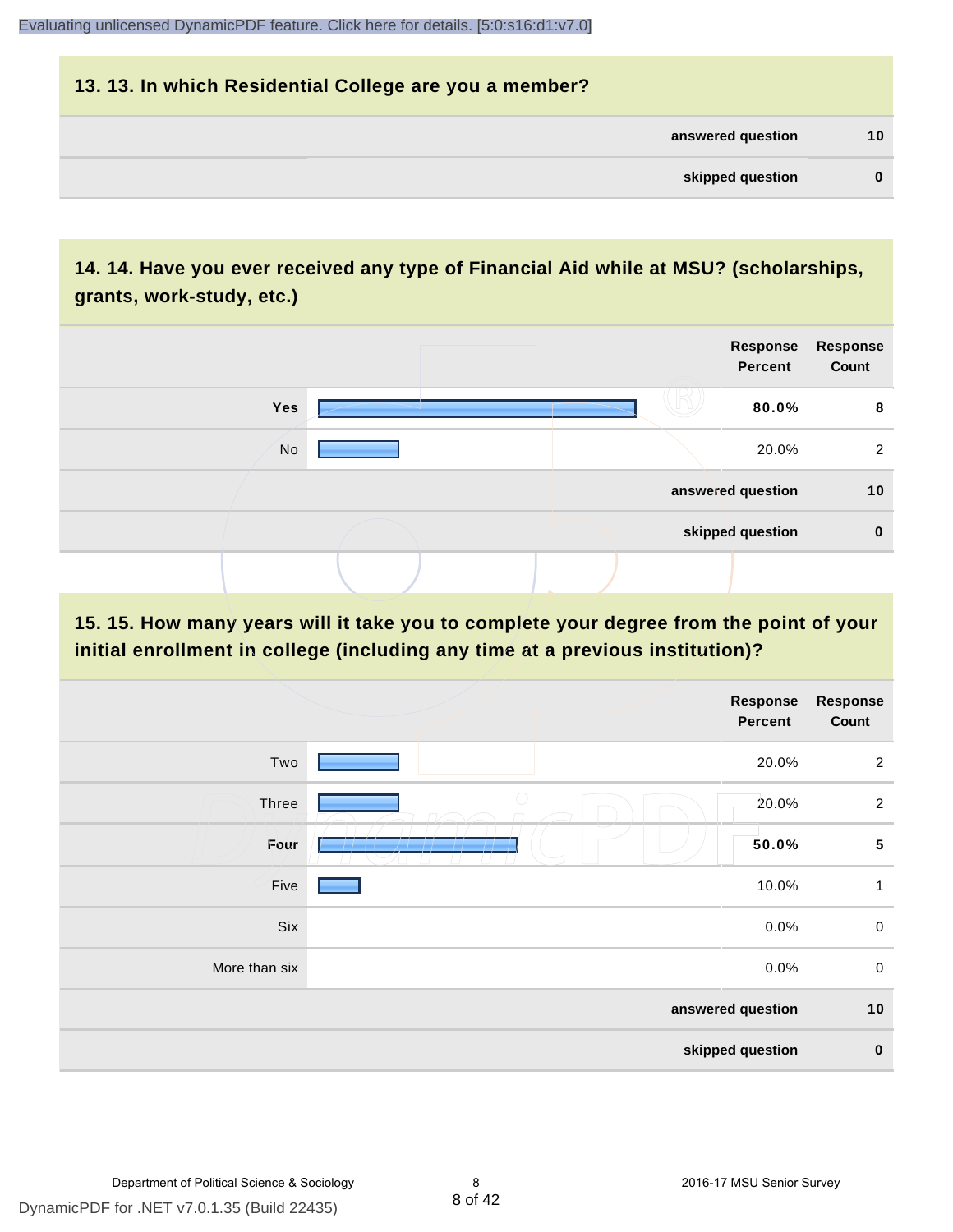#### **16. 16. In what range does your grade point average fall?**

| Response<br>Count | Response<br>Percent                 |                |
|-------------------|-------------------------------------|----------------|
| $\mathbf 0$       | 0.0%                                | Less than 2.00 |
| $\mathbf 0$       | 0.0%                                | 2.00-2.50      |
| $\mathbf{1}$      | 10.0%                               | 2.51-3.00      |
| $\bf 6$           | 60.0%                               | $3.01 - 3.50$  |
| $\sqrt{3}$        | 30.0%                               | $3.51 - 4.00$  |
| 10                | answered question                   |                |
| $\mathbf 0$       | skipped question                    |                |
|                   | $m\mathring{\mathit{nc}}$<br>$\geq$ |                |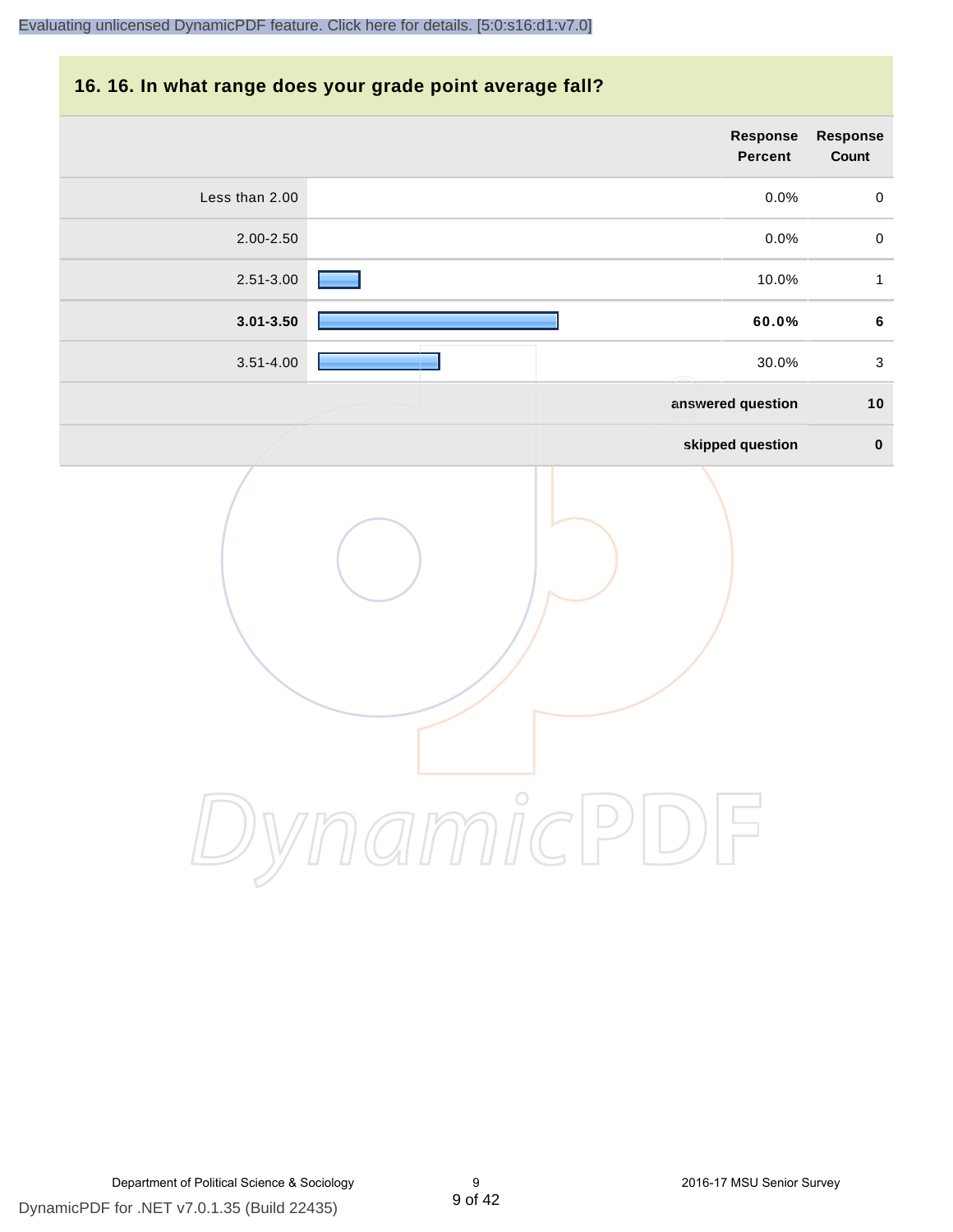|                                                          |            | <b>Response</b><br><b>Percent</b> | <b>Response</b><br><b>Count</b> |
|----------------------------------------------------------|------------|-----------------------------------|---------------------------------|
| Accounting                                               |            | 0.0%                              | $\mathbf 0$                     |
| Advertising                                              |            | 0.0%                              | $\pmb{0}$                       |
| Agricultural Science & Technology<br>(associate's)       |            | 0.0%                              | $\mathbf 0$                     |
| Agricultural Science (bachelor's)                        |            | 0.0%                              | $\mathbf 0$                     |
| Animal Technology/Animal-Equine                          |            | 0.0%                              | $\mathbf 0$                     |
| Animal Technology/Vet Tech,<br>Pre-Vet                   |            | 0.0%                              | $\mathbf 0$                     |
| <b>Applied Physics</b>                                   |            | 0.0%                              | $\mathbf 0$                     |
| Art                                                      |            | 0.0%                              | $\pmb{0}$                       |
| <b>Athletic Training</b>                                 |            | 0.0%                              | $\pmb{0}$                       |
| Biology                                                  |            | 0.0%                              | $\pmb{0}$                       |
| <b>Business Administration</b><br>(associate's)          |            | 0.0%                              | $\pmb{0}$                       |
| <b>Business Administration</b><br>(bachelor's)           | $\bigcirc$ | 0.0%                              | $\boldsymbol{0}$                |
| <b>Career &amp; Technical Education</b><br>(associate's) |            | 0.0%                              | $\mathbf 0$                     |
| <b>Career &amp; Technical Education</b><br>(bachelor's)  |            | 0.0%                              | $\mathbf 0$                     |
| Chemistry                                                |            | 0.0%                              | $\mathbf 0$                     |
| <b>Civil Engineering Technology</b><br>(associate's)     |            | 0.0%                              | $\mathbf 0$                     |
|                                                          |            | answered question                 | $10$                            |
|                                                          |            | skipped question                  | $\pmb{0}$                       |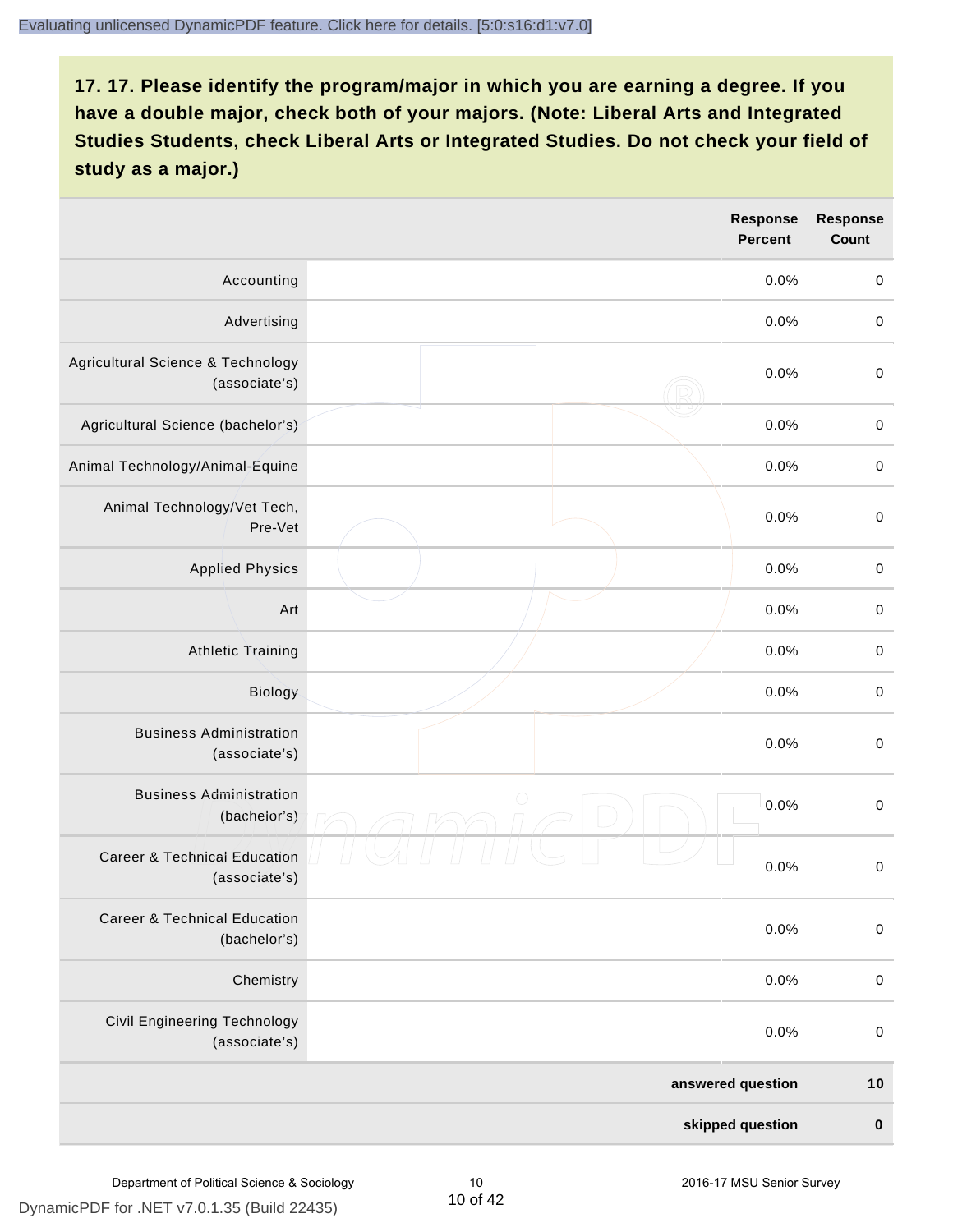| <b>Civil Engineering Technology</b><br>(bachelor's) | 0.0%               | $\mathbf 0$  |
|-----------------------------------------------------|--------------------|--------------|
| <b>Communication Disorders</b>                      | 0.0%               | $\mathbf 0$  |
| <b>Community Health</b>                             | 0.0%               | $\mathbf 0$  |
| <b>Computer Information Systems</b>                 | 0.0%               | $\pmb{0}$    |
| <b>Computer Science</b>                             | 0.0%               | $\mathbf 0$  |
| Creative Writing (BFA)                              | 0.0%               | $\mathbf 0$  |
| Criminal Justice                                    | 0.0%               | $\pmb{0}$    |
| Economics                                           | 0.0%               | $\mathbf 0$  |
| <b>Electromechanical Engineering</b><br>Technology  | 0.0%               | $\mathbf 0$  |
| <b>Elementary School Education</b>                  | 0.0%               | $\mathbf 0$  |
| Engineering Graphics & Design                       | 0.0%               | $\mathbf 0$  |
| <b>Engineering Physics</b>                          | 0.0%               | $\mathbf 0$  |
| English                                             | 0.0%               | $\pmb{0}$    |
| English Education (TESOL)                           | 0.0%<br>$\bigcirc$ | $\pmb{0}$    |
| <b>Exercise Science</b>                             | 0.0%               | $\pmb{0}$    |
| Finance                                             | 0.0%               | $\pmb{0}$    |
| French                                              | 10.0%              | $\mathbf{1}$ |
| General Studies (associate's)                       | 0.0%               | $\,0\,$      |
| Geosciences                                         | 0.0%               | $\mathbf 0$  |
| German                                              | 0.0%               | $\mathbf 0$  |
|                                                     | answered question  | $10$         |
|                                                     | skipped question   | $\pmb{0}$    |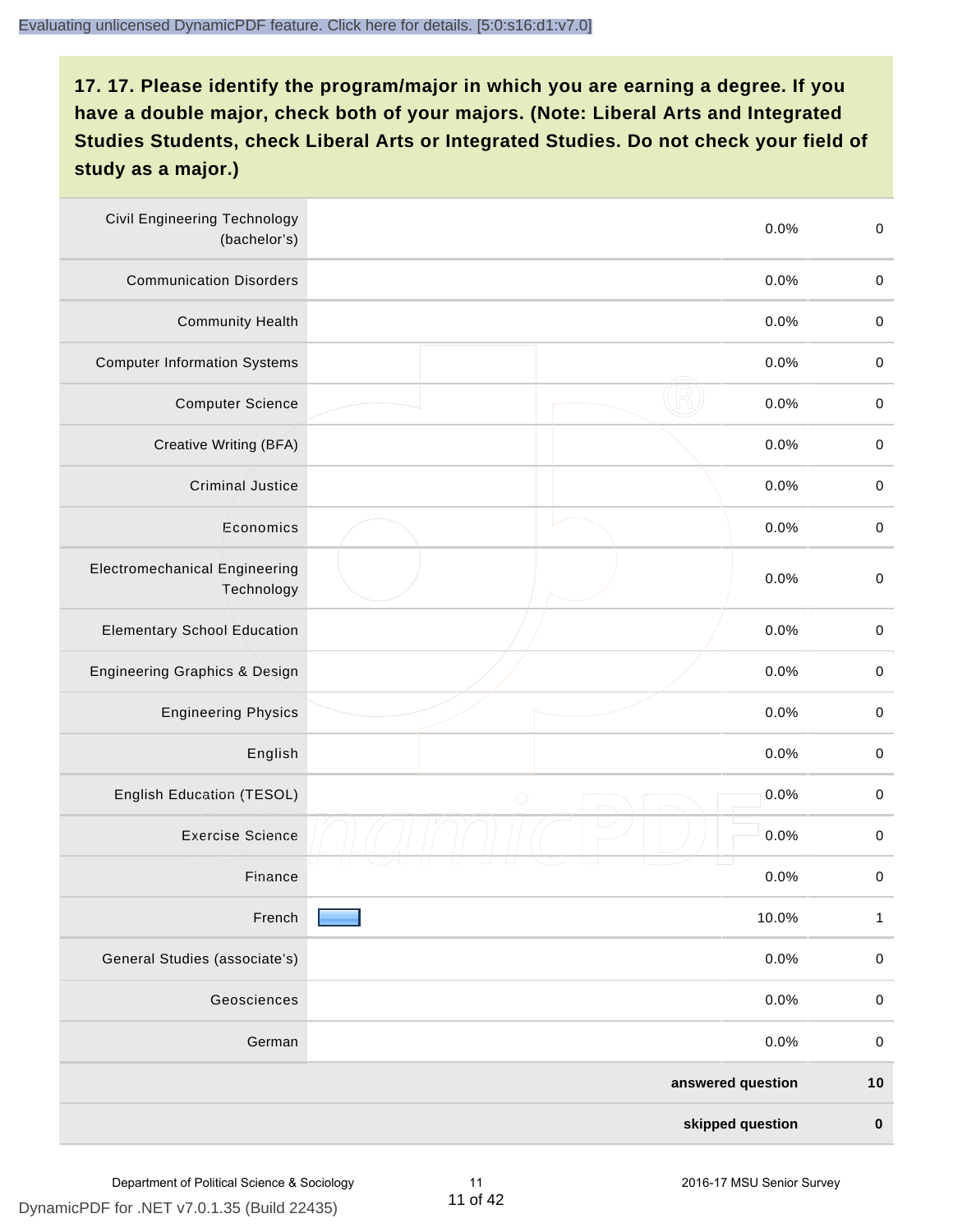| <b>Graphic Communications Media</b>            |            | 0.0%              | $\mathbf 0$ |
|------------------------------------------------|------------|-------------------|-------------|
| <b>Health &amp; Physical Education</b>         |            | 0.0%              | $\mathbf 0$ |
| <b>Health Information Administration</b>       |            | 0.0%              | $\pmb{0}$   |
| History                                        |            | 0.0%              | $\pmb{0}$   |
| <b>Industrial Technology</b><br>(associate's)  |            | 0.0%              | $\pmb{0}$   |
| Integrated Studies (BIS)                       |            | 0.0%              | $\mathbf 0$ |
| Interdisciplinary Early Childhood<br>Education |            | 0.0%              | $\mathbf 0$ |
| <b>Interior Design</b>                         |            | 0.0%              | $\mathbf 0$ |
| <b>International Business</b>                  |            | 0.0%              | $\pmb{0}$   |
| <b>International Studies</b>                   |            | 40.0%             | 4           |
| Japanese                                       |            | 0.0%              | $\pmb{0}$   |
| Journalism                                     |            | 0.0%              | $\pmb{0}$   |
| Learning & Behavior Disorders                  |            | 0.0%              | $\pmb{0}$   |
| <b>Liberal Arts</b>                            | $\bigcirc$ | 0.0%              | $\mathbf 0$ |
| Logistics & Supply Chain<br>Management         |            | 0.0%              | $\mathbf 0$ |
| Management                                     |            | 0.0%              | $\pmb{0}$   |
| Manufacturing Technology                       |            | 0.0%              | $\mathbf 0$ |
| Marketing                                      |            | 0.0%              | $\mathbf 0$ |
| Mathematics                                    |            | 0.0%              | $\,0\,$     |
|                                                |            | answered question | $10$        |
|                                                |            | skipped question  | $\pmb{0}$   |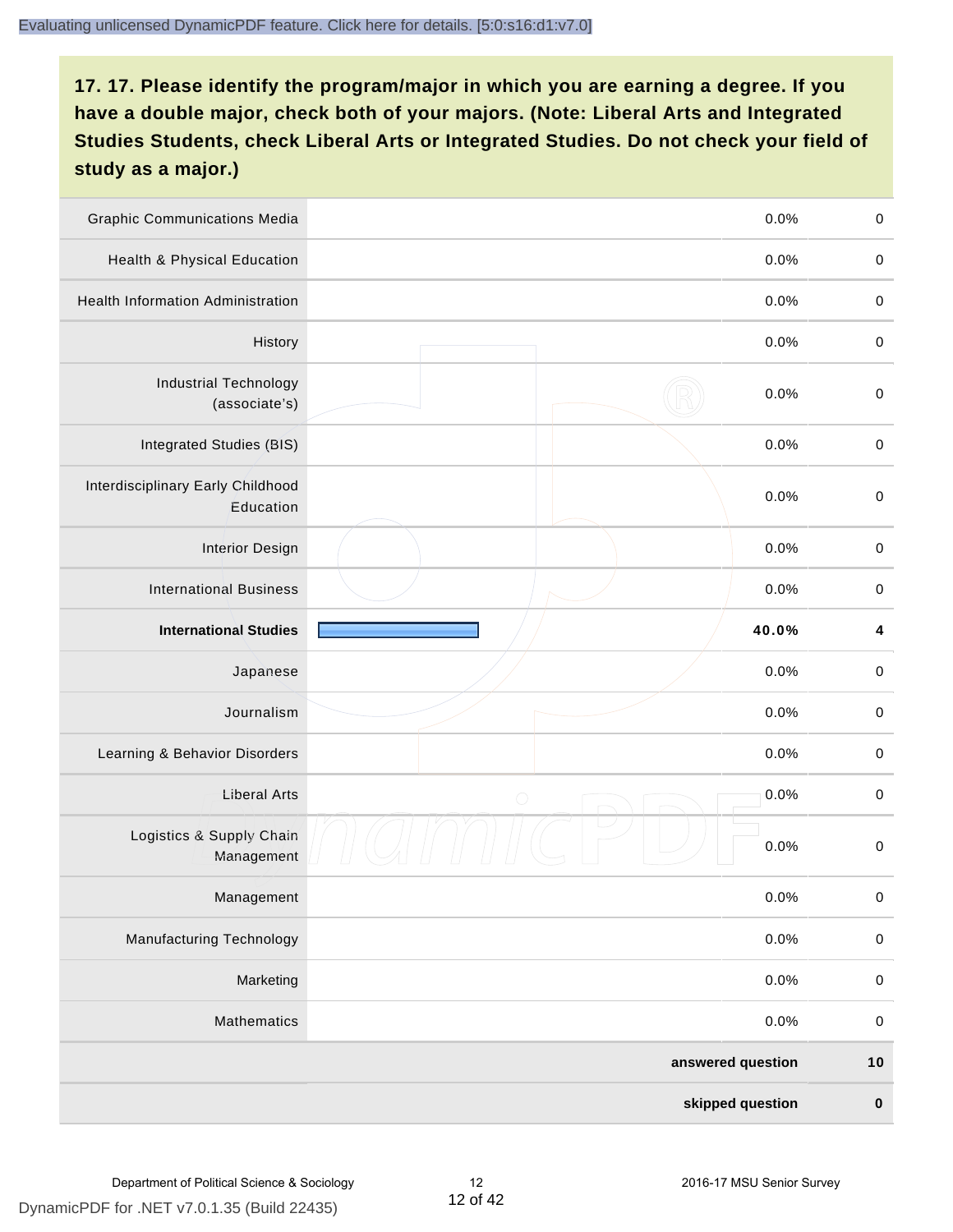| Middle School Education                   |                   | 0.0%<br>$\,0\,$         |
|-------------------------------------------|-------------------|-------------------------|
| Music                                     |                   | 0.0%<br>$\,0\,$         |
| <b>Music Business</b>                     |                   | $\mathbf 0$<br>0.0%     |
| Nonprofit Leadership Studies              | 10.0%             | 1                       |
| Nursing                                   |                   | 0.0%<br>$\pmb{0}$       |
| Nursing/RN to BSN                         |                   | 0.0%<br>$\,0\,$         |
| Nutrition, Dietetics, & Food Mgmt         |                   | 0.0%<br>$\pmb{0}$       |
| Occupational Safety and Health            |                   | 0.0%<br>$\pmb{0}$       |
| Organizational Communication              |                   | 0.0%<br>$\pmb{0}$       |
| Philosophy                                |                   | 0.0%<br>$\mathbf 0$     |
| Physics                                   |                   | 0.0%<br>$\pmb{0}$       |
| <b>Political Science</b>                  | 40.0%             | $\overline{\mathbf{4}}$ |
| Psychology                                |                   | 0.0%<br>$\pmb{0}$       |
| <b>Public Administration</b>              |                   | 0.0%<br>$\pmb{0}$       |
| <b>Public Relations</b>                   | $\bigcirc$        | 0.0%<br>$\pmb{0}$       |
| <b>Recreation &amp; Leisure Services</b>  |                   | 0.0%<br>$\pmb{0}$       |
| Social Work                               |                   | 0.0%<br>$\pmb{0}$       |
| Sociology                                 | 20.0%             | $\sqrt{2}$              |
| Spanish                                   |                   | 0.0%<br>$\mathbf 0$     |
| <b>Telecommunications Systems</b><br>Mgmt |                   | $\mathbf 0$<br>0.0%     |
|                                           | answered question | $10$                    |
|                                           | skipped question  | $\pmb{0}$               |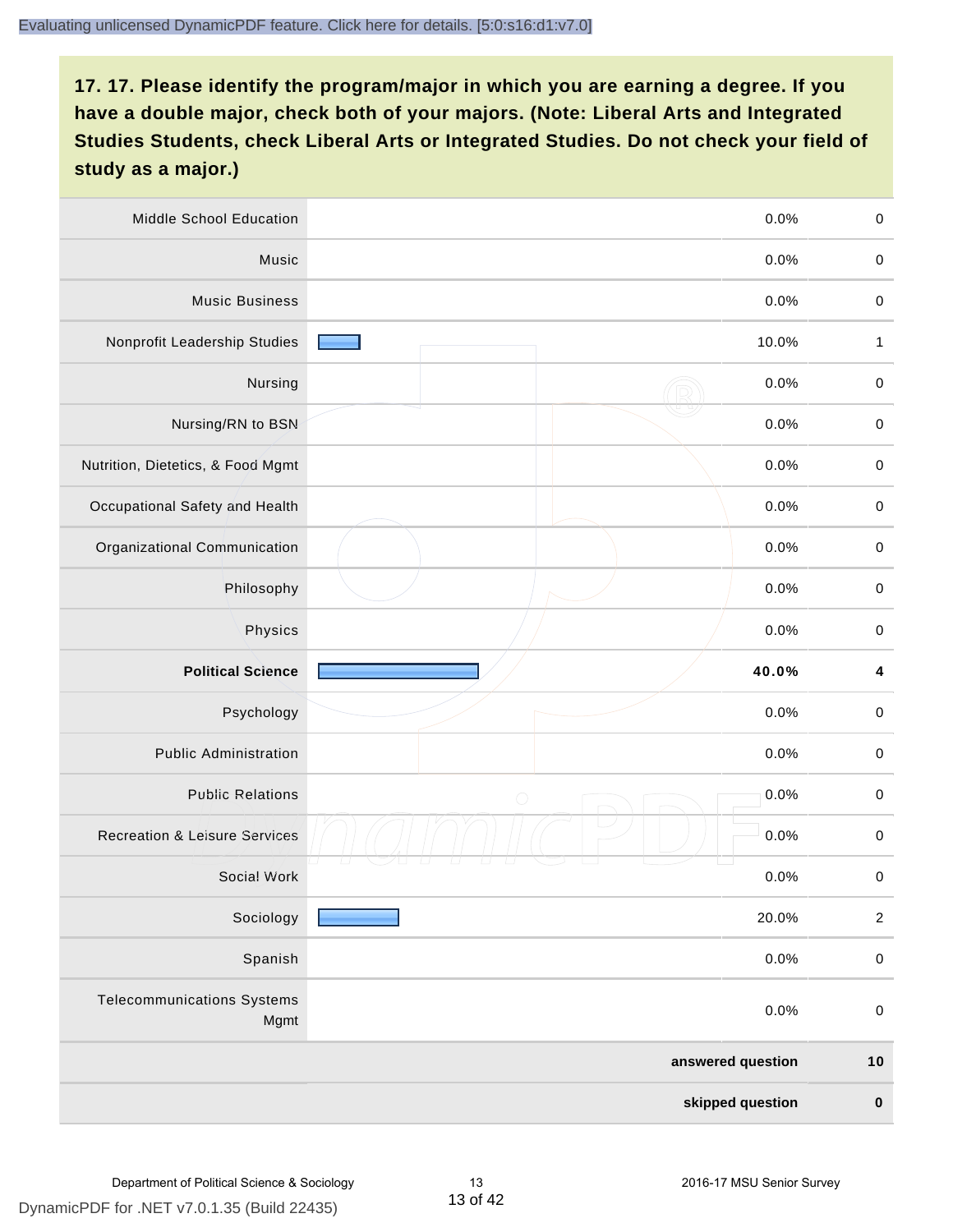| 0  | $0.0\%$           | <b>Television Production</b>    |
|----|-------------------|---------------------------------|
| 0  | $0.0\%$           | Theatre                         |
| 0  | $0.0\%$           | Wildlife & Conservation Biology |
| 10 | answered question |                                 |
| 0  | skipped question  |                                 |
|    | マッ                |                                 |

#### **18. 20. What is the highest degree you eventually hope to receive?**

|                      |  | Response<br>Percent | <b>Response</b><br>Count |
|----------------------|--|---------------------|--------------------------|
| Associate            |  | 0.0%                | $\mathbf 0$              |
| <b>Baccalaureate</b> |  | 10.0%               | 1                        |
| Graduate             |  | 50.0%               | $5\phantom{.0}$          |
| Professional         |  | 40.0%               | $\overline{4}$           |
|                      |  | answered question   | 10                       |
|                      |  | skipped question    | $\mathbf 0$              |
|                      |  |                     |                          |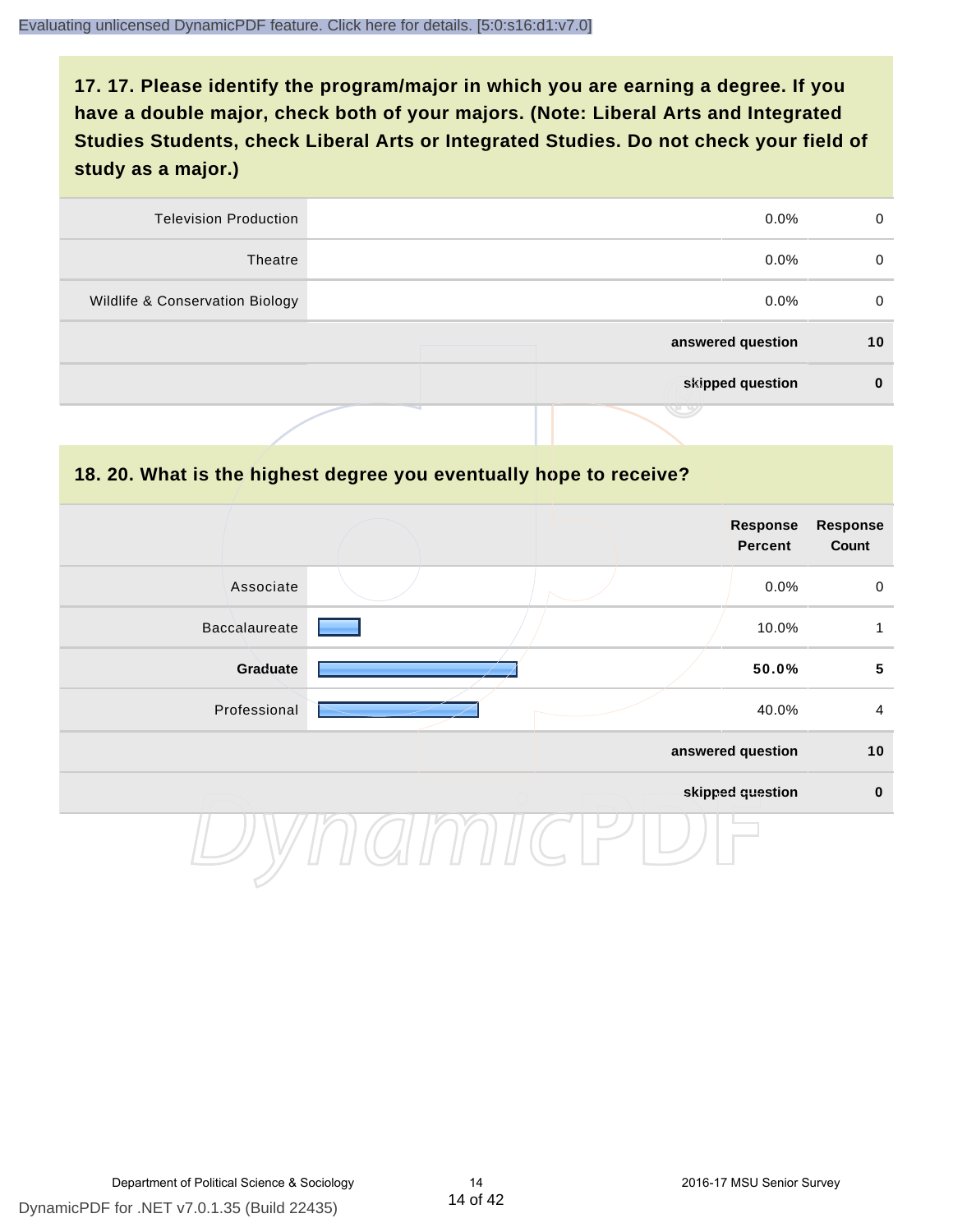# **19. 21. Which best describes your situation? Response Response Percent Count** Did not change major/area **40.0%** 4 Did not initially declare major/area  $0.0\%$  0.0% 0.0% **Changed major/area 60.0% 6 answered question 10 skipped question 0** DynamicPDF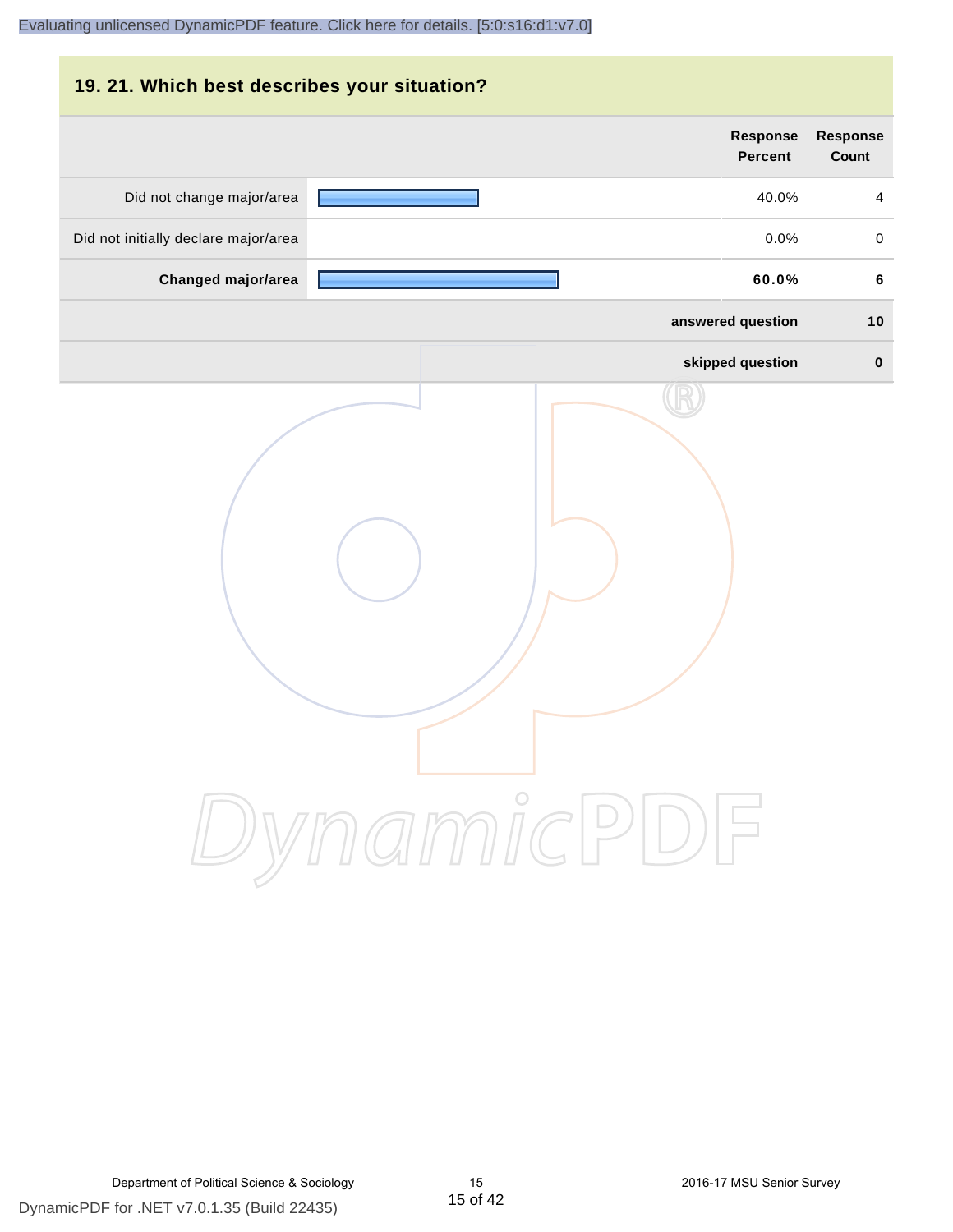# **19. 21. Which best describes your situation? answered question 10 skipped question 0**

## **20. 22. While school was in session during the past year, how many hours per week, on average, did you work for pay?**

|                    |  | Response<br><b>Percent</b> | <b>Response</b><br>Count |
|--------------------|--|----------------------------|--------------------------|
| Did not work       |  | 10.0%                      | 1                        |
| Worked 1-10 hrs    |  | 20.0%                      | $\overline{2}$           |
| Worked 11-20 hrs   |  | 40.0%                      | 4                        |
| Worked 21-30 hrs   |  | 10.0%                      | 1                        |
| Worked 31-40 hrs   |  | 20.0%                      | $\overline{2}$           |
| Worked over 40 hrs |  | 0.0%                       | $\mathbf 0$              |
|                    |  | answered question          | 10                       |
|                    |  | skipped question           | $\mathbf 0$              |

**21. 23. For the most part, were classes offered at times convenient to you?**

|                   | Response<br><b>Percent</b> | <b>Response</b><br>Count |
|-------------------|----------------------------|--------------------------|
| <b>Yes</b>        | 90.0%                      | 9                        |
| No                | 10.0%                      |                          |
| answered question |                            | 10                       |
| skipped question  |                            | $\bf{0}$                 |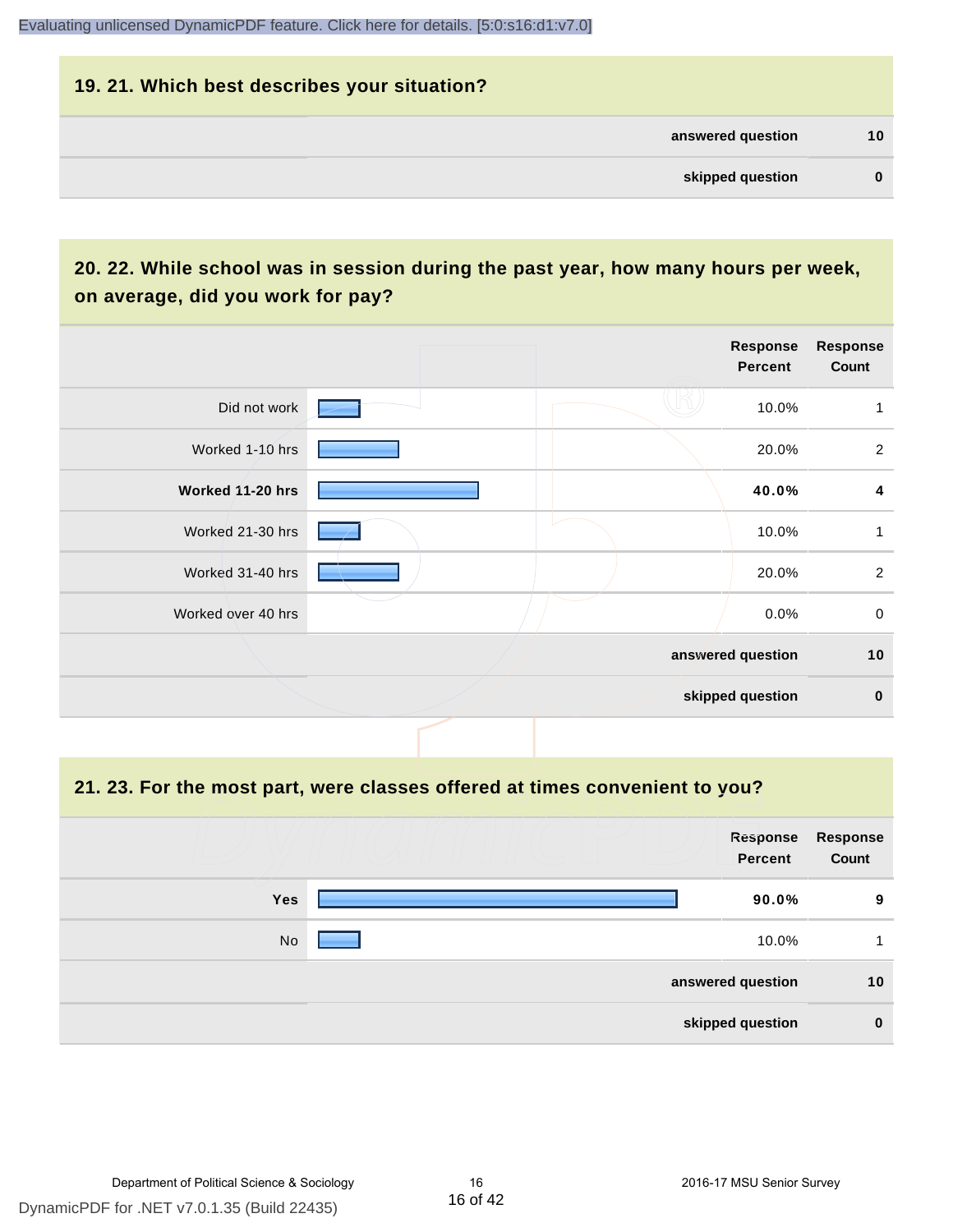#### **22. 24. What time would you have preferred?**

|                | Response<br>Percent | <b>Response</b><br>Count |
|----------------|---------------------|--------------------------|
| Late afternoon | 0.0%                | $\pmb{0}$                |
| Evening        | 0.0%                | $\pmb{0}$                |
| Weekend        | 0.0%                | $\mathbf 0$              |
| During the day | 100.0%              | 1                        |
| Online         | 0.0%                | $\mathbf 0$              |
|                | answered question   | $\mathbf{1}$             |
|                | skipped question    | $\boldsymbol{9}$         |
|                |                     |                          |

# **23. 25. Which best describes the location where you completed the majority of your courses?**

|                        |            | <b>Response</b><br><b>Percent</b> | Response<br>Count |
|------------------------|------------|-----------------------------------|-------------------|
| <b>Murray</b>          |            | 100.0%                            | 10                |
| Paducah                |            | 0.0%                              | $\pmb{0}$         |
| Ft. Campbell           |            | 0.0%                              | $\pmb{0}$         |
| Madisonville           | $\bigcirc$ | 0.0%                              | $\mathbf 0$       |
| Hopkinsville           |            | 0.0%                              | $\pmb{0}$         |
| Henderson              |            | 0.0%                              | $\mathbf 0$       |
| Online                 |            | 0.0%                              | $\pmb{0}$         |
| Other (please specify) |            | 0.0%                              | $\mathbf 0$       |
|                        |            | answered question                 | $10$              |
|                        |            | skipped question                  | $\pmb{0}$         |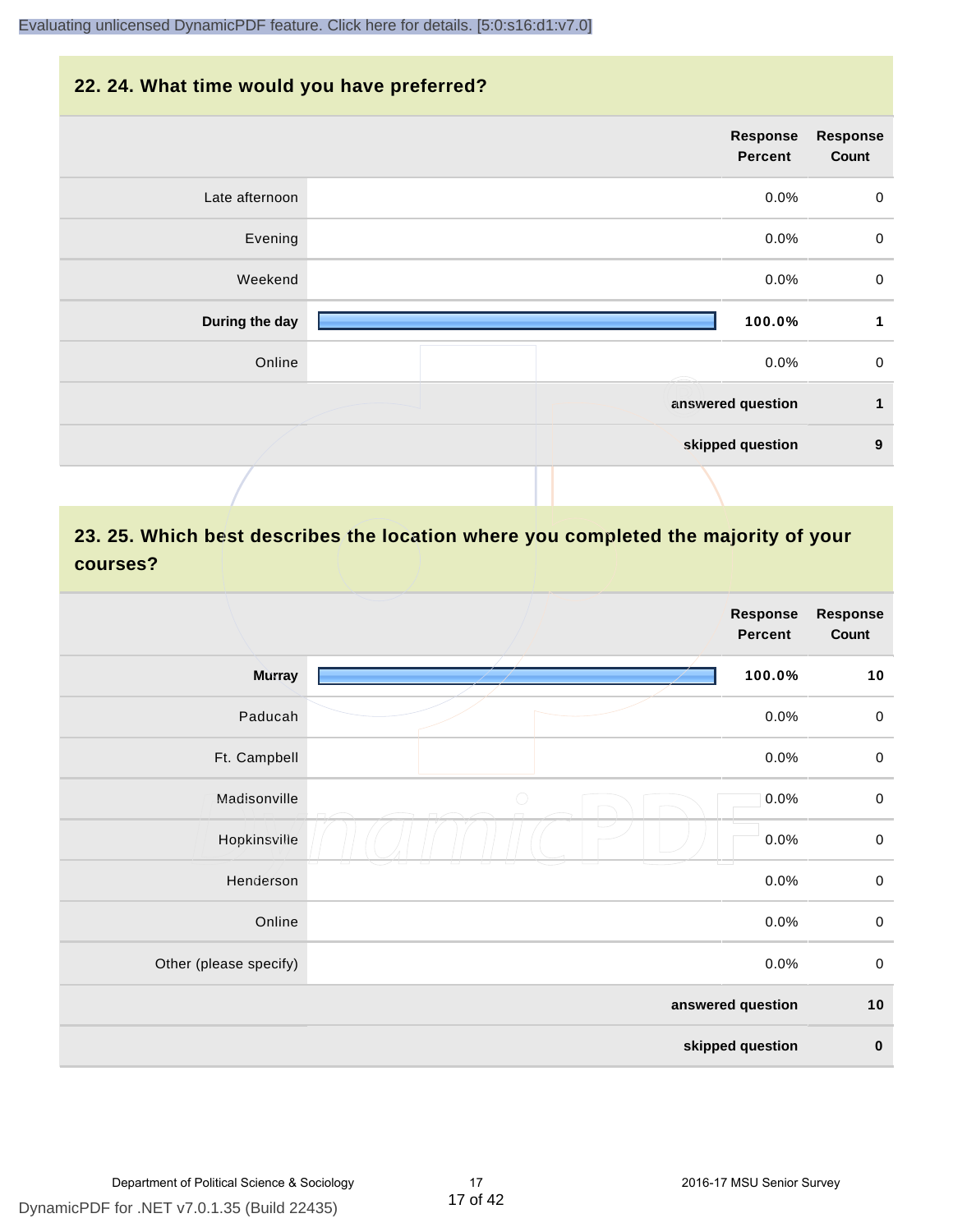#### **24. 26. Did you take any online courses while at Murray State?**



## **25. 27. Did it take you an extra semester or more to complete degree requirements at Murray State?**

| Response<br>Count | Response<br>Percent |            |     |  |
|-------------------|---------------------|------------|-----|--|
| $\overline{4}$    | 40.0%               |            | Yes |  |
| $6\phantom{1}$    | 60.0%               |            | No  |  |
| 10                | answered question   |            |     |  |
| $\pmb{0}$         | skipped question    |            |     |  |
|                   |                     | $\bigcirc$ |     |  |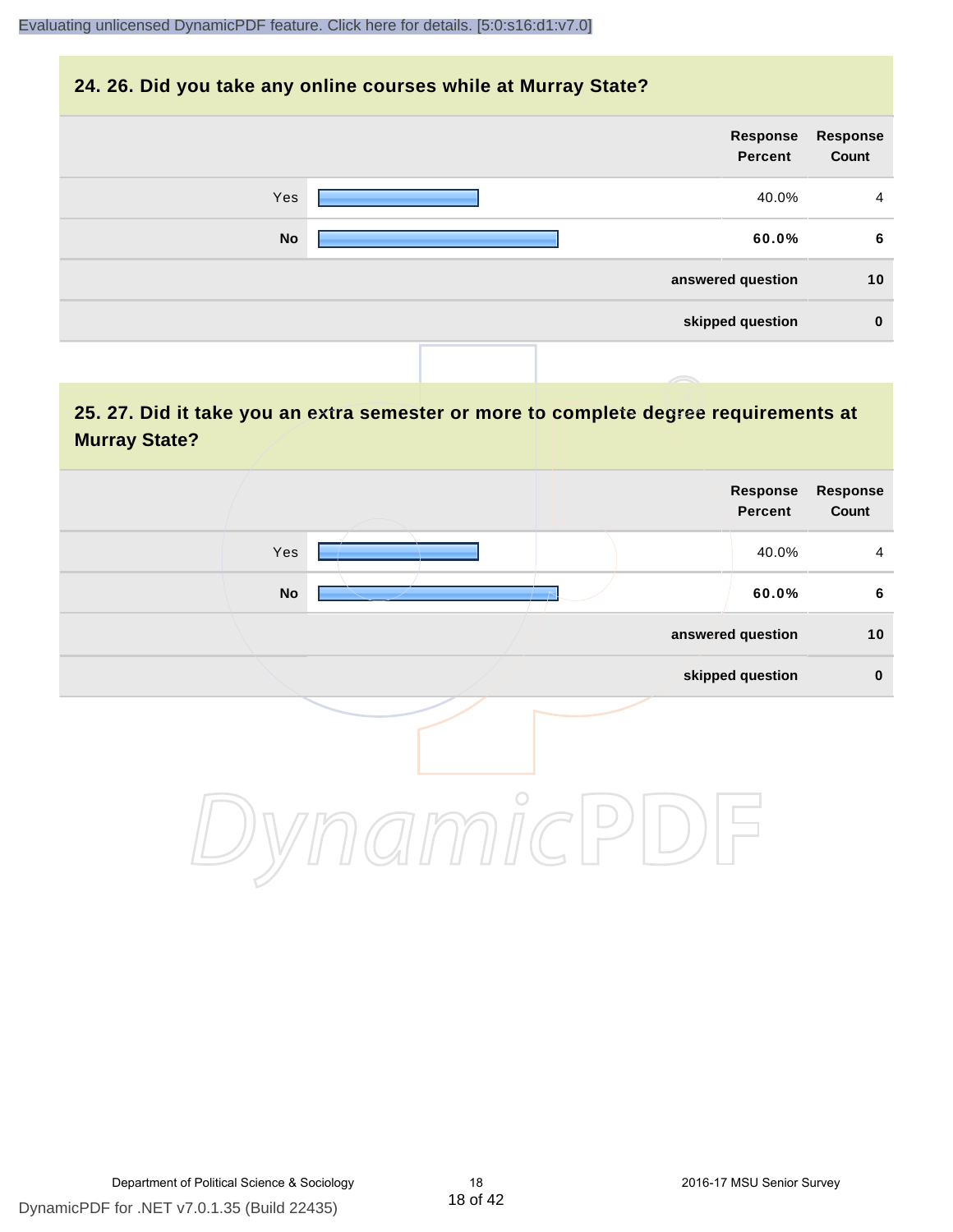# **26. 28. Why did it take you an extra semester or more? answered question 4 skipped question 6 Response Percent Response Count** Work obligation limited my enrollment. 25.0% 1 Family obligations limited my enrollment. 25.0% 1 Tuition and other costs of attendance limited my enrollment. 0.0% 0 **A decision to change majors added to my requirements. 75.0% 3** A required course or courses were not offered. 0.0% 0 Credits were lost transferring to Murray State. 25.0% 1 Other (please specify) and the contract of the contract of the contract of the contract of the contract of the contract of the contract of the contract of the contract of the contract of the contract of the contract of the

DynamicPDF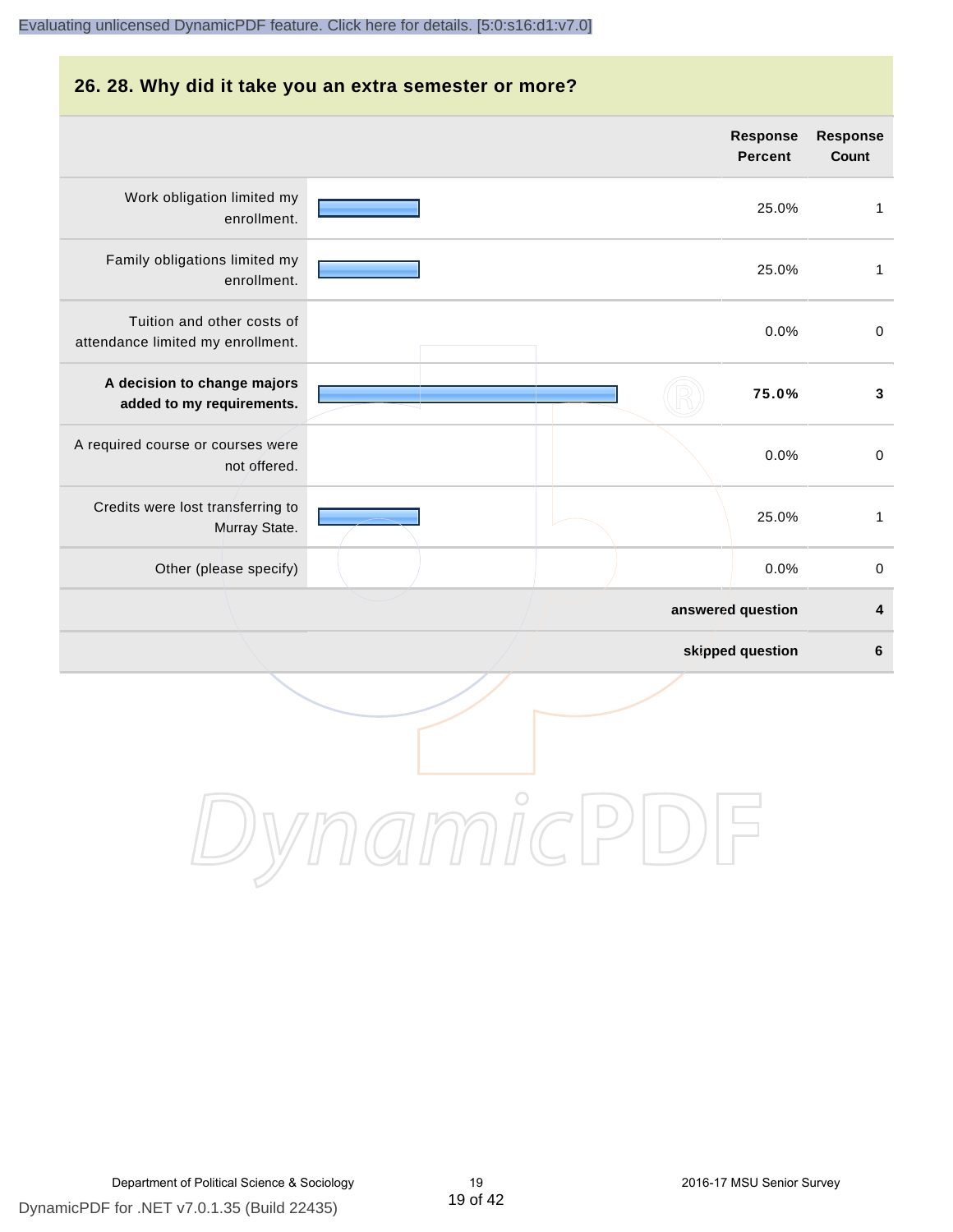| 26. 28. Why did it take you an extra semester or more? |              |
|--------------------------------------------------------|--------------|
| answered question                                      | $\mathbf{A}$ |
| skipped question                                       | 6            |

# **27. 29. Did you have trouble getting any course(s) you needed while at Murray State?**

|                                                                            |  |      |             | Response<br><b>Percent</b>        | <b>Response</b><br>Count |
|----------------------------------------------------------------------------|--|------|-------------|-----------------------------------|--------------------------|
| Yes                                                                        |  |      |             | 0.0%                              | 0                        |
| <b>No</b>                                                                  |  |      |             | 100.0%                            | 10                       |
|                                                                            |  |      |             | answered question                 | 10                       |
|                                                                            |  |      |             | skipped question                  | $\pmb{0}$                |
|                                                                            |  |      |             |                                   |                          |
| 28. 30. Why did you have trouble getting the course?                       |  |      |             |                                   |                          |
|                                                                            |  |      |             | <b>Response</b><br><b>Percent</b> | Response<br>Count        |
| The course was not offered the<br>semester I needed it.                    |  |      |             | 0.0%                              | $\pmb{0}$                |
| The course was not offered at<br>hours convenient to my work<br>schedule.  |  |      |             | 0.0%                              | $\mathbf 0$              |
| The course was not offered at<br>hours suitable for my school<br>schedule. |  | 0.0% | $\mathbf 0$ |                                   |                          |
| All course sections were closed.                                           |  |      |             | 0.0%                              | $\pmb{0}$                |
| I was unaware of the prerequisites<br>for the course.                      |  |      |             | 0.0%                              | $\mathbf 0$              |
|                                                                            |  |      |             | answered question                 | $\bf{0}$                 |
|                                                                            |  |      |             | skipped question                  | 10                       |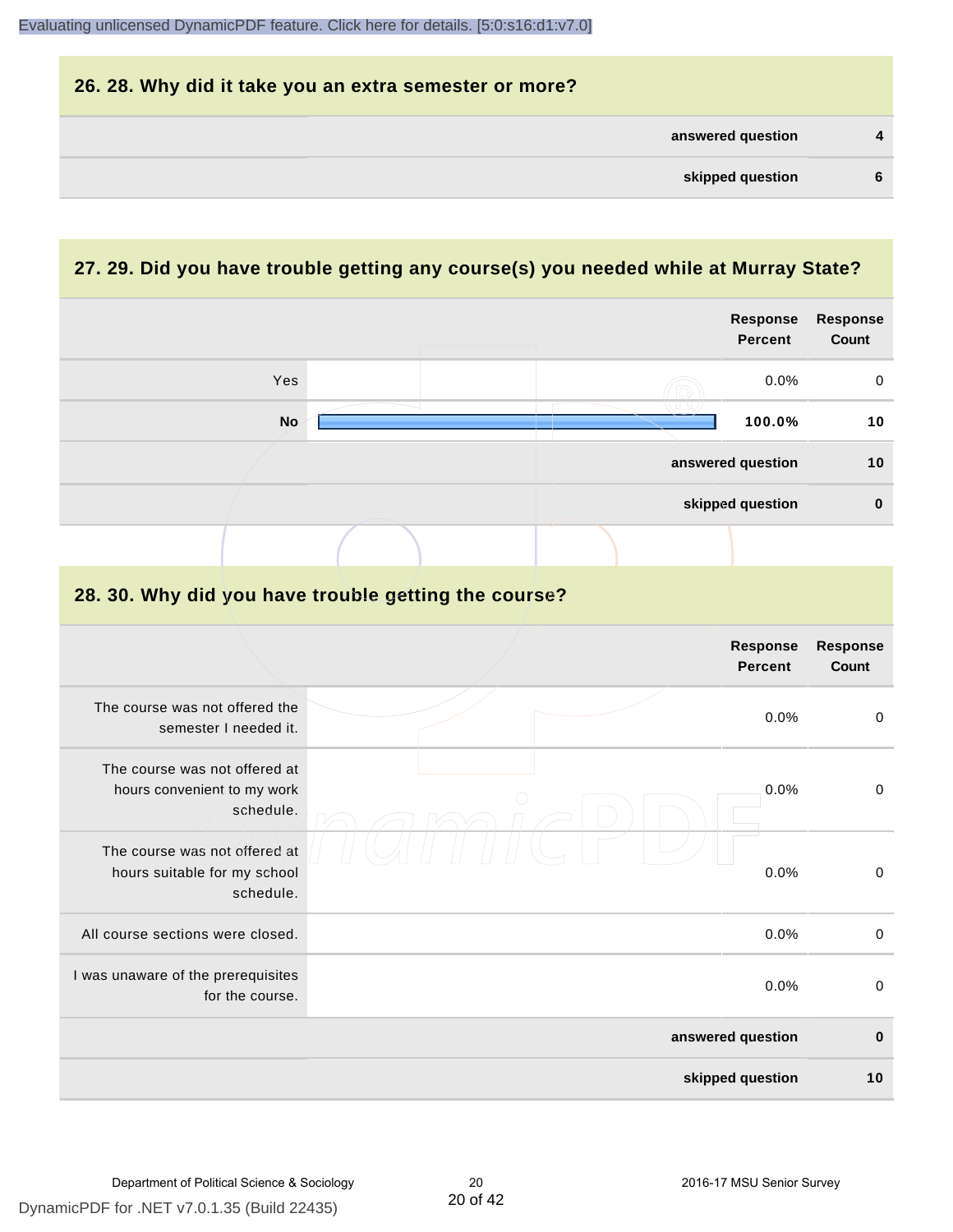## **29. 31. Which statement best describes your experience with off-campus coop/internship?**

|                                    | <b>Response</b><br><b>Percent</b> |         | <b>Response</b><br>Count |
|------------------------------------|-----------------------------------|---------|--------------------------|
| Cannot judge; I did not have one.  |                                   | 70.0%   | 7                        |
| My experience was very valuable.   |                                   | 30.0%   | 3                        |
| My experience was valuable.        |                                   | 0.0%    | $\mathbf 0$              |
| My experience was of little value. |                                   | $0.0\%$ | $\mathbf 0$              |
| My experience was of no value.     |                                   | $0.0\%$ | $\mathbf 0$              |
|                                    | answered question                 |         | 10                       |
|                                    | skipped question                  |         | $\bf{0}$                 |
|                                    |                                   |         |                          |

# **30. 32. Which statement best describes your experience with on-campus facultydirected research, scholarly, or creative project?**

|                                    |                   | <b>Response</b><br><b>Percent</b> | <b>Response</b><br>Count |
|------------------------------------|-------------------|-----------------------------------|--------------------------|
| Cannot judge; I did not have one.  |                   | 22.2%                             | 2                        |
| My experience was very valuable.   |                   | 33.3%                             | 3                        |
| My experience was valuable.        |                   | 44.4%                             | 4                        |
| My experience was of little value. |                   | 0.0%                              | $\mathbf 0$              |
| My experience was of no value.     |                   | 0.0%                              | 0                        |
|                                    | answered question |                                   | 9                        |
|                                    | skipped question  |                                   | 1                        |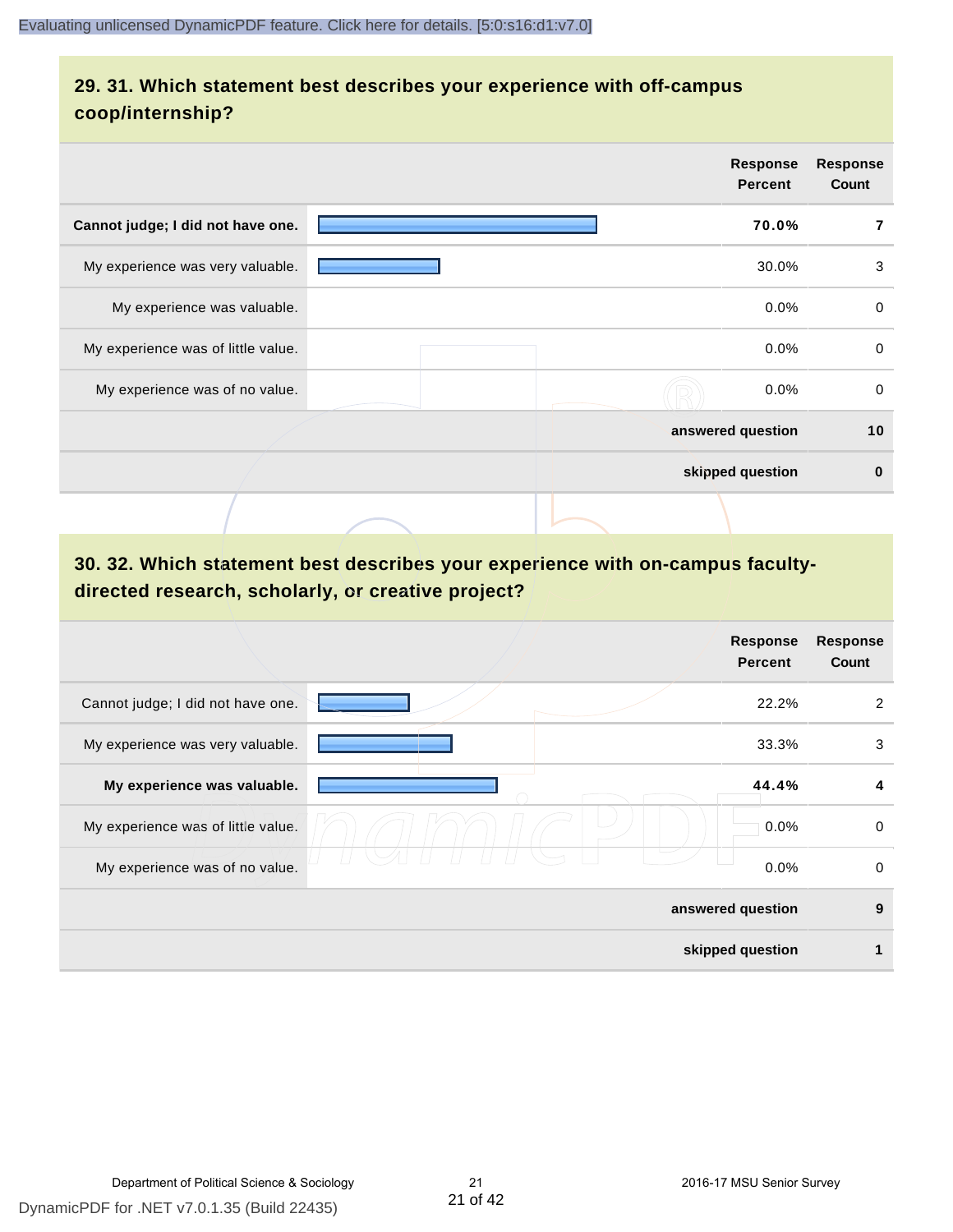# **31. 33. Which statement best describes your experience with academic advising in your major/area?**

|                                                          | Response<br><b>Percent</b>          | <b>Response</b><br>Count |
|----------------------------------------------------------|-------------------------------------|--------------------------|
| Cannot judge; I did not make use<br>of the opportunity.  | 0.0%                                | $\mathsf{O}$             |
| I was satisfied with information my<br>adviser provided. | 80.0%                               | 8                        |
| Advice was inaccurate,<br>incomplete, or misleading.     | 20.0%                               | $\overline{2}$           |
| My adviser was not available.                            | 0.0%                                | $\,0\,$                  |
|                                                          | answered question                   | $10$                     |
|                                                          | skipped question                    | $\pmb{0}$                |
|                                                          | amici<br>$\bigcup$<br>$\frac{1}{2}$ |                          |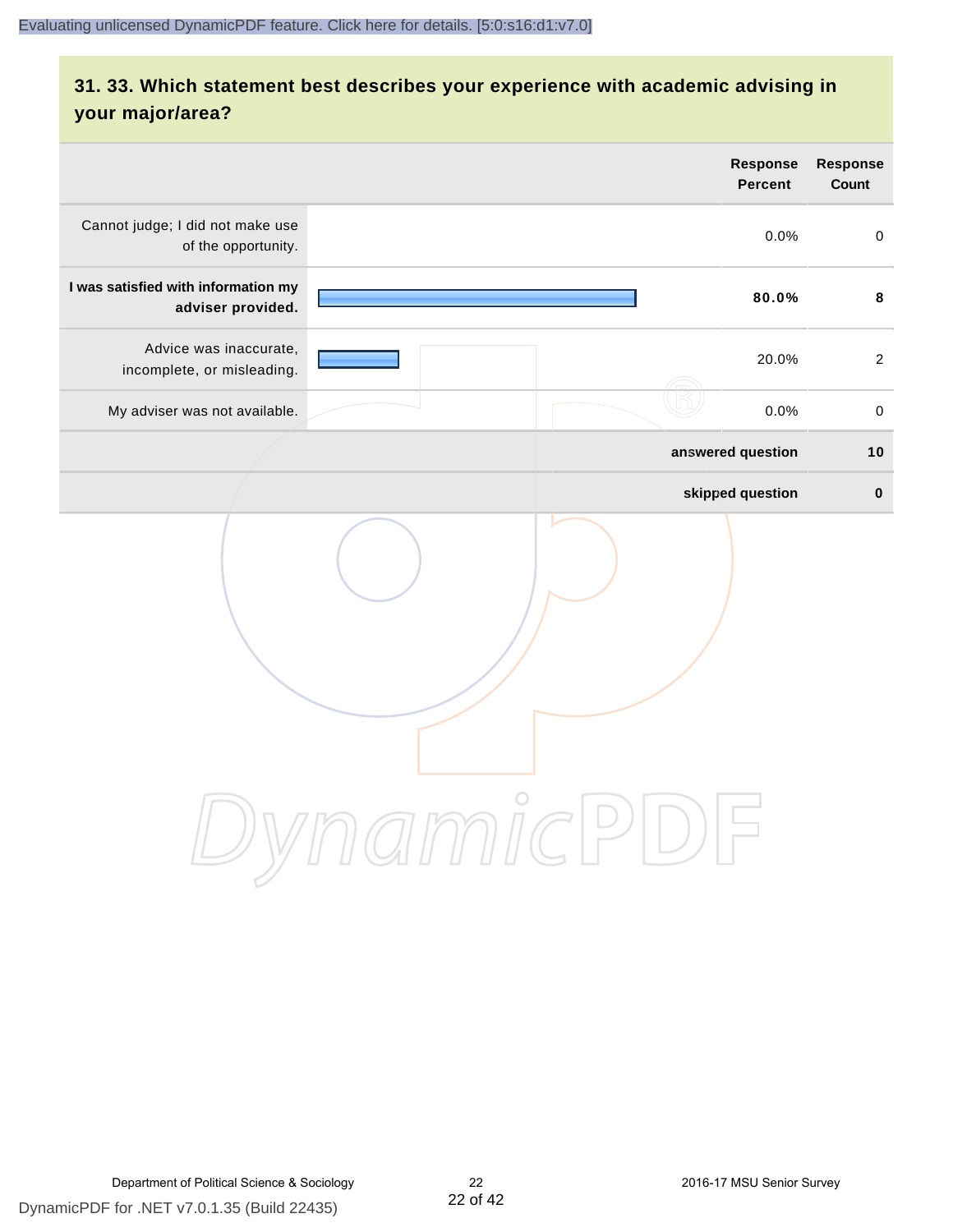# **31. 33. Which statement best describes your experience with academic advising in your major/area?**

| answered question | 10 <sup>1</sup> |
|-------------------|-----------------|
| skipped question  | 0               |

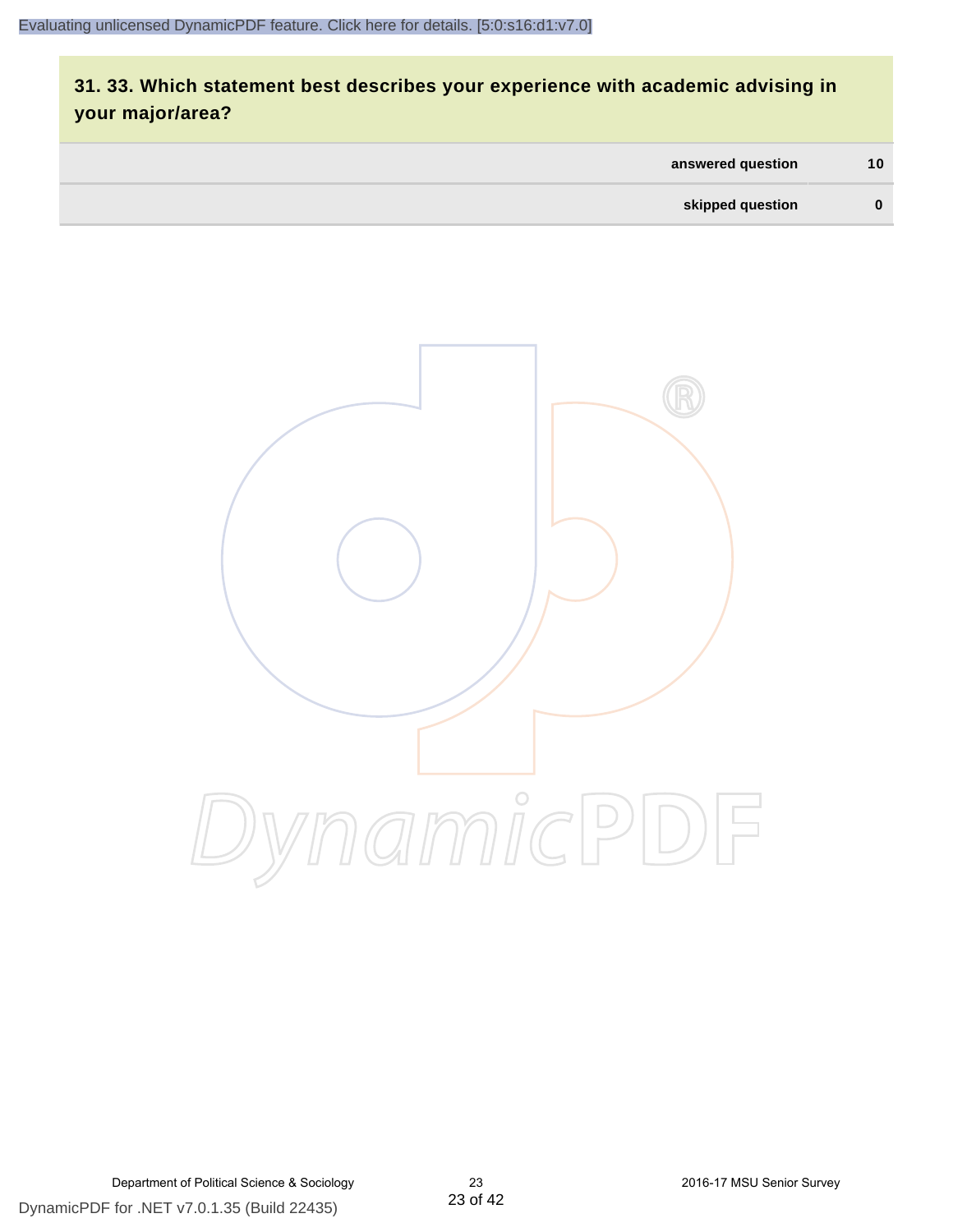## **32. Questions 34-48 For each of these items, indicate the extent to which you were satisfied.**

|                                                                                                                                                       | <b>Very</b><br>satisfied | <b>Satisfied</b> | <b>Dissatisfied</b> | <b>Very</b><br>dissatisfied | Rating<br>Average | Rating<br>Count |
|-------------------------------------------------------------------------------------------------------------------------------------------------------|--------------------------|------------------|---------------------|-----------------------------|-------------------|-----------------|
| 34. Class size relative to type of<br>course                                                                                                          | $60.0\%$ (6)             | 40.0% (4)        | $0.0\%$ (0)         | $0.0\%$ (0)                 | 3.60              | 10              |
| 35. Out-of-class availability of<br>faculty                                                                                                           | $50.0\%$ (5)             | $50.0\%$ (5)     | $0.0\%$ (0)         | $0.0\%$ (0)                 | 3.50              | 10              |
| 36. Effectiveness of your high<br>school preparation for college work                                                                                 | $10.0\%$ (1)             | $60.0\%$ (6)     | $30.0\%$ (3)        | $0.0\%$ (0)                 | 2.80              | 10              |
| 37. Fairness of faculty in their<br>treatment of individual students                                                                                  | $30.0\%$ (3)             | 70.0% (7)        | $0.0\%$ (0)         | $0.0\%$ (0)                 | 3.30              | 10              |
| 38. Overall quality of instruction at<br><b>Murray State</b>                                                                                          | 40.0% (4)                | $60.0\%$ (6)     | $0.0\%$ (0)         | $0.0\%$ (0)                 | 3.40              | 10              |
| 39. Quality of instruction in<br><b>University Studies (General</b><br>Education) courses                                                             | $20.0\%$ (2)             | $80.0\%$ (8)     | $0.0\%$ (0)         | $0.0\%$ (0)                 | 3.20              | 10              |
| 40. Quality of instruction in your<br>major                                                                                                           | $50.0\%$ (5)             | 50.0% (5)        | $0.0\%$ (0)         | $0.0\%$ (0)                 | 3.50              | 10              |
| 41. Clarity of program objectives in<br>your major                                                                                                    | $50.0\%$ (5)             | $30.0\%$ (3)     | 20.0% (2)           | $0.0\%$ (0)                 | 3.30              | 10              |
| 42. Intellectual challenge of the<br>academic program                                                                                                 | 40.0% (4)                | $50.0\%$ (5)     | $10.0\%$ (1)        | $0.0\%$ (0)                 | 3.30              | 10              |
| 43. Encouragement and<br>information from your major<br>department for employment after<br>graduation                                                 | $30.0\%$ (3)             | $40.0\%$ (4)     | $30.0\%$ (3)        | $0.0\%$ (0)                 | 3.00              | 10              |
| 44. Availability of opportunities to<br>engage in a faculty-mentored<br>research, scholarly, or creative<br>project in your area of<br>study/interest | $20.0\%$ (2)             | 70.0% (7)        | $10.0\%$ (1)        | $0.0\%$ (0)                 | 3.10              | 10              |
| 45. Library hours                                                                                                                                     | 40.0% (4)                | $50.0\%$ (5)     | $10.0\%$ (1)        | $0.0\%$ (0)                 | 3.30              | 10              |
|                                                                                                                                                       |                          |                  |                     |                             | answered question | 10              |
|                                                                                                                                                       |                          |                  |                     |                             | skipped question  | $\pmb{0}$       |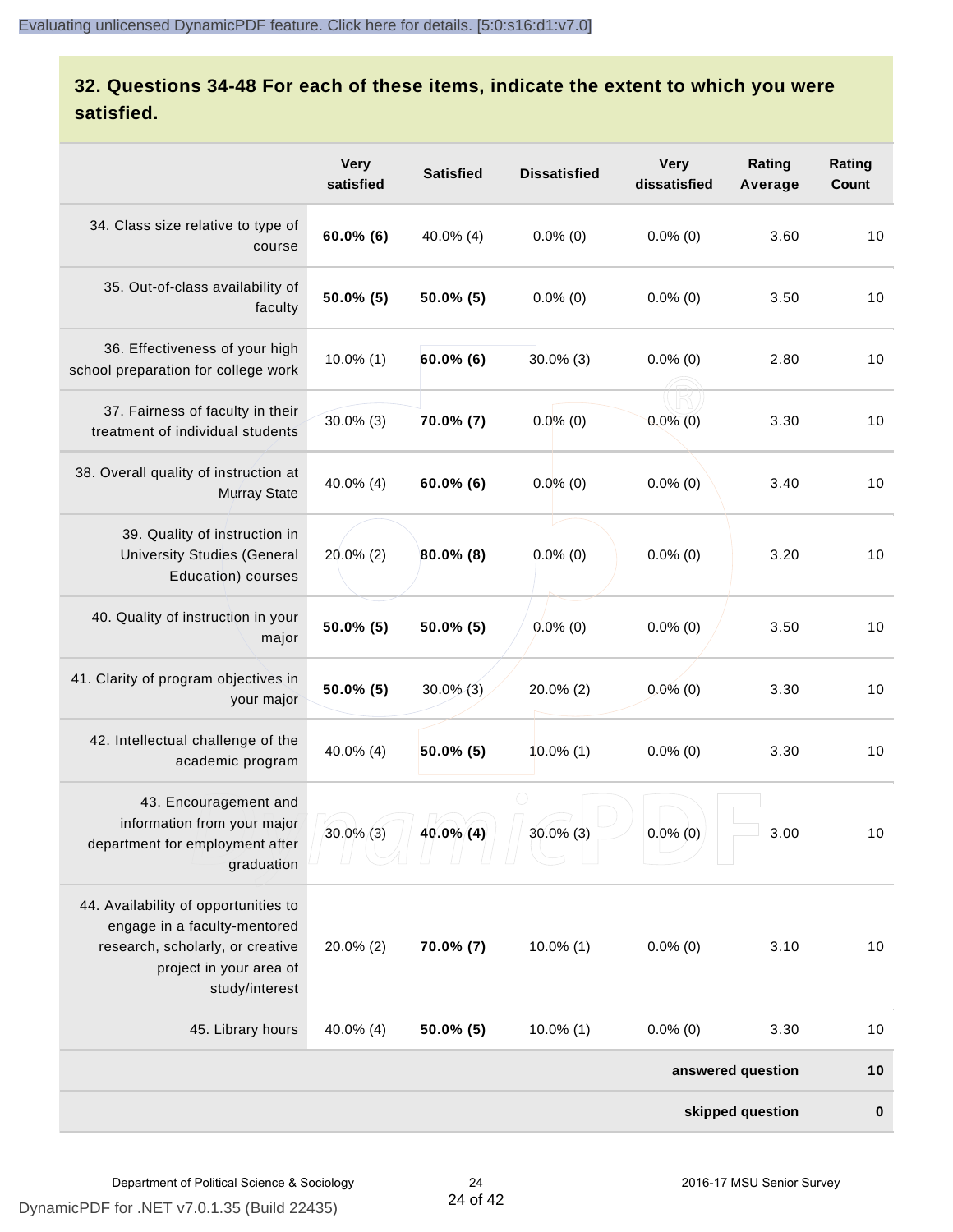#### **32. Questions 34-48 For each of these items, indicate the extent to which you were satisfied.**

| 46 Effectiveness of library<br>personnel in meeting your<br>information needs                                                | $30.0\%$ (3) | $60.0\%$ (6) | $10.0\%$ (1) | $0.0\%$ (0) | 3.20              | 10       |
|------------------------------------------------------------------------------------------------------------------------------|--------------|--------------|--------------|-------------|-------------------|----------|
| 47. Access to on-hand or<br>electronic library resources                                                                     | $40.0\%$ (4) | $60.0\%$ (6) | $0.0\%$ (0)  | $0.0\%$ (0) | 3.40              | 10       |
| 48. Computer, individual and group<br>work spaces available within<br>University Libraries (Waterfield,<br>Pogue and Overby) | $20.0\%$ (2) | 70.0% (7)    | $10.0\%$ (1) | $0.0\%$ (0) | 3.10              | 10       |
|                                                                                                                              |              |              |              |             | answered question | 10       |
|                                                                                                                              |              |              |              |             | skipped question  | $\bf{0}$ |
|                                                                                                                              |              |              |              |             |                   |          |

**33. Questions 49-55 University Studies is designed to offer you a broad base of skills and knowledge and to prepare you for upper division study. Please indicate how effective University Studies at Murray State was in helping you achieve these goals.**

|                                                                            | <b>Very</b><br>effective | <b>Effective</b> | <b>Ineffective</b> | <b>Very</b><br>ineffective | Rating<br>Average | Rating<br>Count |
|----------------------------------------------------------------------------|--------------------------|------------------|--------------------|----------------------------|-------------------|-----------------|
| 49. Writing skills                                                         | $30.0\%$ (3)             | $60.0\%$ (6)     | 10.0% (1)          | $0.0\%$ (0)                | 3.20              | 10              |
| 50. Speaking skills                                                        | $30.0\%$ (3)             | 70.0% (7)        | $0.0\%$ (0)        | $0.0\%$ (0)                | 3.30              | 10              |
| 51. Critical thinking skills                                               | $40.0\%$ (4)             | $60.0\%$ (6)     | $0.0\%$ (0)        | $0.0\%$ (0)                | 3.40              | 10              |
| 52. Technology skills/computer<br>skills                                   | 20.0% (2)                | $60.0\%$ (6)     | $20.0\%$ (2)       | $0.0\%$ (0)                | 3.00              | 10              |
| 53. General knowledge in the<br>liberal arts and sciences                  | 40.0% (4)                | $60.0\%$ (6)     | $0.0\%$ (0)        | $0.0\%$ (0)                | 3.40              | 10              |
| 54. International perspectives                                             | 40.0% (4)                | $60.0\%$ (6)     | $0.0\%$ (0)        | $0.0\%$ (0)                | 3.40              | 10              |
| 55. Stimulation of interest in areas<br>outside your chosen field of study | $40.0\%$ (4)             | $60.0\%$ (6)     | $0.0\%$ (0)        | $0.0\%$ (0)                | 3.40              | 10              |
|                                                                            |                          |                  |                    |                            | answered question | 10              |
|                                                                            |                          |                  |                    |                            | skipped question  | $\bf{0}$        |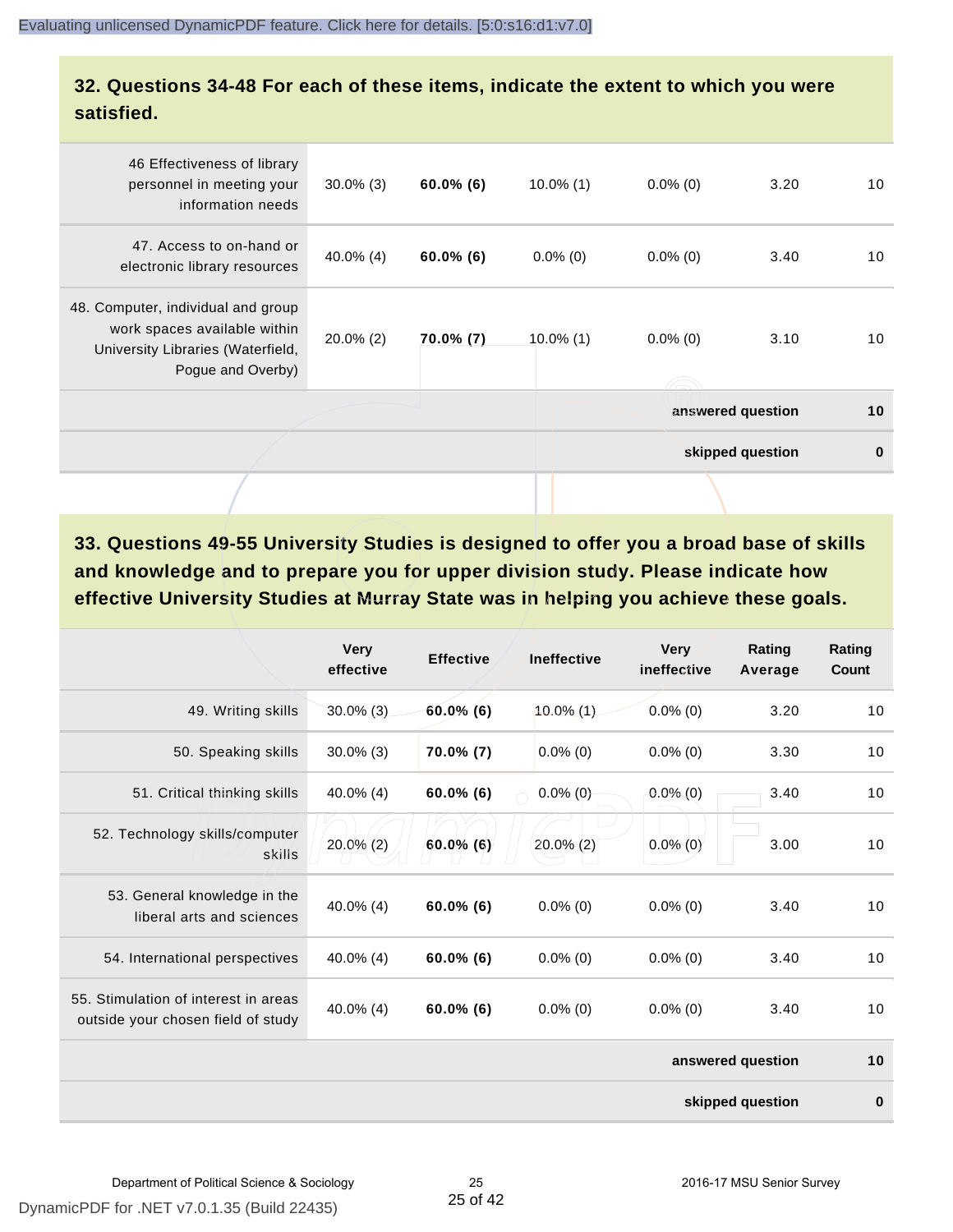**34. Questions 56-89For each of these services, activities or programs that you used, please indicate the extent to which you were satisfied that they met your needs. For those that you did not use, mark the "Did Not Use" option.**

|                                                                                    | <b>Very</b><br>satisfied | <b>Satisfied</b> | <b>Dissatisfied</b> | <b>Very</b><br>dissatisfied | <b>Did</b><br><b>Not</b><br><b>Use</b> | Rating<br>Average | Rating<br>Count  |
|------------------------------------------------------------------------------------|--------------------------|------------------|---------------------|-----------------------------|----------------------------------------|-------------------|------------------|
| 56. African-American/Multicultural<br><b>Student Services</b>                      | $0.0\%$ (0)              | $11.1\%$ (1)     | $11.1\%$ (1)        | $0.0\%$ (0)                 | 77.8%<br>(7)                           | 2.50              | 9                |
| 57. Blackboard/Canvas                                                              | 16.7%<br>(1)             | 66.7%<br>(4)     | $16.7\%$ (1)        | $0.0\%$ (0)                 | 0.0%<br>(0)                            | 3.00              | 6                |
| 58. Career Services Office                                                         | $0.0\%$ (0)              | 77.8%<br>(7)     | $0.0\%$ (0)         | $0.0\%$ (0)                 | 22.2%<br>(2)                           | 3.00              | 9                |
| 59. Cultural programming and<br>activities                                         | 33.3%<br>(3)             | 33.3%<br>(3)     | $0.0\%$ (0)         | $0.0\%$ (0)                 | 33.3%<br>(3)                           | 3.50              | 9                |
| 60. Degree audit (MAP report)                                                      | 50.0%<br>(4)             | 50.0%<br>(4)     | $0.0\%$ (0)         | $0.0\%$ (0)                 | 0.0%<br>(0)                            | 3.50              | 8                |
| 61. Financial Aid Office customer<br>service                                       | 22.2%<br>(2)             | 44.4%<br>(4)     | $33.3\%$ (3)        | $0.0\%$ (0)                 | 0.0%<br>(0)                            | 2.89              | 9                |
| 62. Dining Services                                                                | 11.1%<br>(1)             | 55.6%<br>(5)     | $22.2\%$ (2)        | $0.0\%$ (0)                 | 11.1%<br>(1)                           | 2.88              | 9                |
| 63. Graduation Office                                                              | 11.1%<br>(1)             | 55.6%<br>(5)     | $0.0\%$ (0)         | $11.1\%$ (1)                | 22.2%<br>(2)                           | 2.86              | 9                |
| 64. Greek life and activities                                                      | 37.5%<br>(3)             | $12.5\%$ (1)     | $0.0\%$ (0)         | $0.0\%$ (0)                 | 50.0%<br>(4)                           | 3.75              | 8                |
| 65. Health Services                                                                | $0.0\%$ (0)              | 55.6%<br>(5)     | $11.1\%$ (1)        | $11.1\%$ (1)                | 22.2%<br>(2)                           | 2.57              | 9                |
| 66. Honor Societies/Departmental<br><b>Clubs/Special Interest</b><br>Organizations | 11.1%<br>(1)             | 77.8%<br>(7)     | $11.1\%$ (1)        | $0.0\%$ (0)                 | 0.0%<br>(0)                            | 3.00              | $\boldsymbol{9}$ |
| 67. International programs and<br>activities                                       | 44.4%<br>(4)             | $11.1\%$ (1)     | $0.0\%$ (0)         | $11.1\%$ (1)                | 33.3%<br>(3)                           | 3.33              | 9                |
|                                                                                    |                          |                  |                     |                             |                                        | answered question | 9                |
|                                                                                    |                          |                  |                     |                             |                                        | skipped question  | 1                |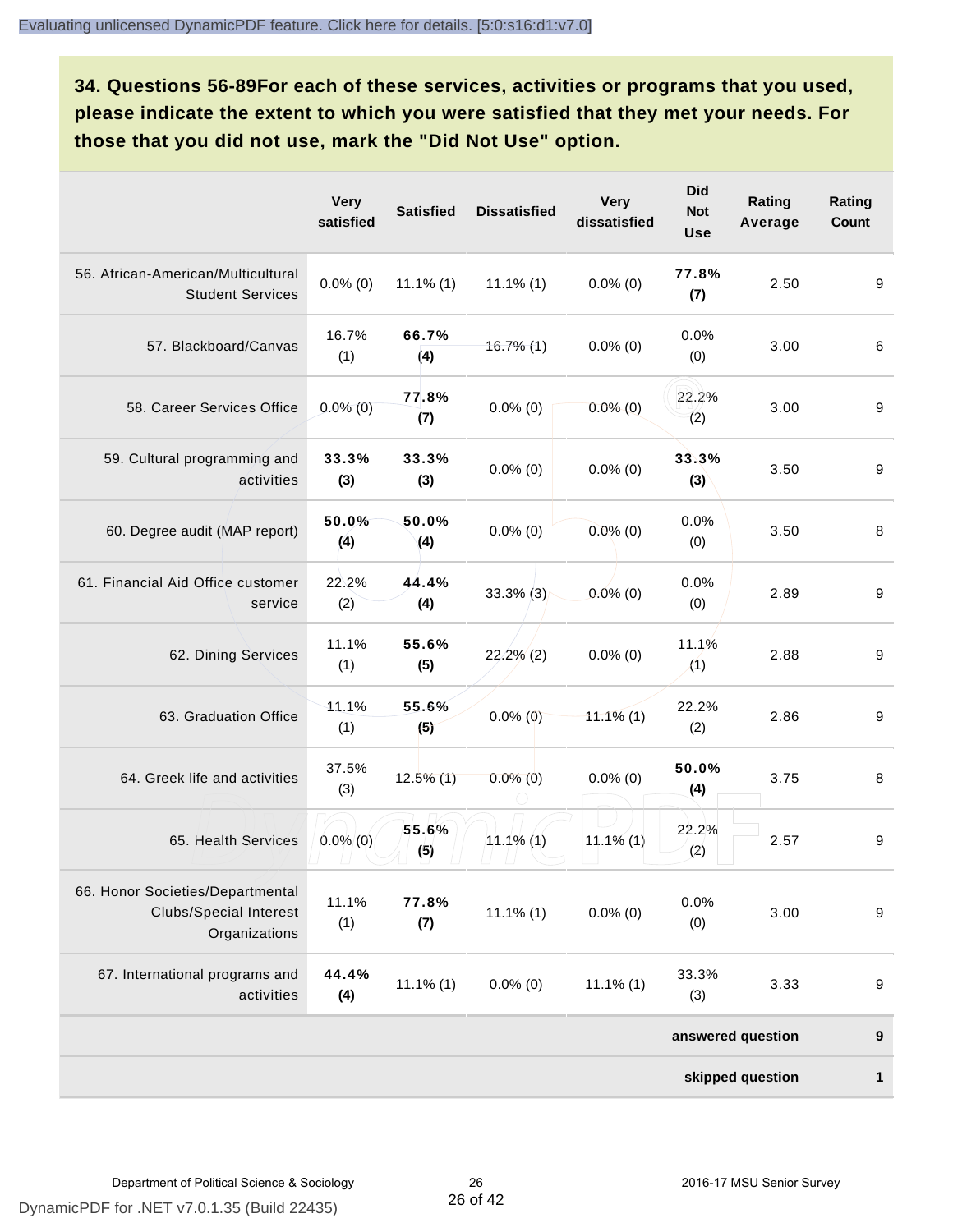**34. Questions 56-89For each of these services, activities or programs that you used, please indicate the extent to which you were satisfied that they met your needs. For those that you did not use, mark the "Did Not Use" option.**

| 68. International student support<br>services                    | 12.5%<br>(1) | $12.5\%$ (1) | $12.5\%$ (1) | $0.0\%$ (0)  | 62.5%<br>(5)      | 3.00 | 8                |
|------------------------------------------------------------------|--------------|--------------|--------------|--------------|-------------------|------|------------------|
| 69. Internet and wireless access<br>for study and research needs | 11.1%<br>(1) | 44.4%<br>(4) | 22.2% (2)    | $11.1\%$ (1) | 11.1%<br>(1)      | 2.63 | $\boldsymbol{9}$ |
| 70. Intramural Sports and<br>Recreation                          | 12.5%<br>(1) | $37.5\%$ (3) | $0.0\%$ (0)  | $0.0\%$ (0)  | 50.0%<br>(4)      | 3.25 | 8                |
| 71. LGBT programs                                                | $0.0\%$ (0)  | 22.2% (2)    | $0.0\%$ (0)  | $0.0\%$ (0)  | 77.8%<br>(7)      | 3.00 | $\boldsymbol{9}$ |
| 72. Lowry Center/Developmental<br>courses and tutoring           | $0.0\%$ (0)  | $33.3%$ (3)  | $0.0\%$ (0)  | $0.0\%$ (0)  | 66.7%<br>(6)      | 3.00 | 9                |
| 73. Library                                                      | 44.4%<br>(4) | 33.3% (3)    | $0.0\%$ (0)  | $11.1\%$ (1) | 11.1%<br>(1)      | 3.25 | $\boldsymbol{9}$ |
| 74. MSU web site                                                 | 50.0%<br>(4) | 25.0% (2)    | 25.0% (2)    | $0.0\%$ (0)  | 0.0%<br>(0)       | 3.25 | 8                |
| 75. NCAA Sports                                                  | 22.2%<br>(2) | $33.3%$ (3)  | $0.0\%$ (0)  | $0.0\%$ (0)  | 44.4%<br>(4)      | 3.40 | $\boldsymbol{9}$ |
| 76. Online courses that are not<br><b>Blackboard or Canvas</b>   | $0.0\%$ (0)  | 25.0% (2)    | $0.0\%$ (0)  | $0.0\%$ (0)  | 75.0%<br>(6)      | 3.00 | 8                |
| 77. Public Safety/Security<br>Services                           | 37.5%<br>(3) | 25.0% (2)    | $0.0\%$ (0)  | $0.0\%$ (0)  | 37.5%<br>(3)      | 3.60 | $\,8\,$          |
| 78. Registration through myGate                                  | 44.4%<br>(4) | 55.6%<br>(5) | $0.0\%$ (0)  | $0.0\%$ (0)  | 0.0%<br>(0)       | 3.44 | $\boldsymbol{9}$ |
| 79. Residential College<br>programming and activities            | 44.4%<br>(4) | 22.2% (2)    | $0.0\%$ (0)  | $0.0\%$ (0)  | 33.3%<br>(3)      | 3.67 | $\boldsymbol{9}$ |
| 80. Scholarships/grants/student<br>employment                    | 22.2%<br>(2) | 66.7%<br>(6) | $11.1\%$ (1) | $0.0\%$ (0)  | 0.0%<br>(0)       | 3.11 | $\boldsymbol{9}$ |
| 81. Services for non-traditional<br>students                     | $0.0\%$ (0)  | $22.2\%$ (2) | $0.0\%$ (0)  | $11.1\%$ (1) | 66.7%<br>(6)      | 2.33 | $\boldsymbol{9}$ |
|                                                                  |              |              |              |              | answered question |      | $\pmb{9}$        |
|                                                                  |              |              |              |              | skipped question  |      | 1                |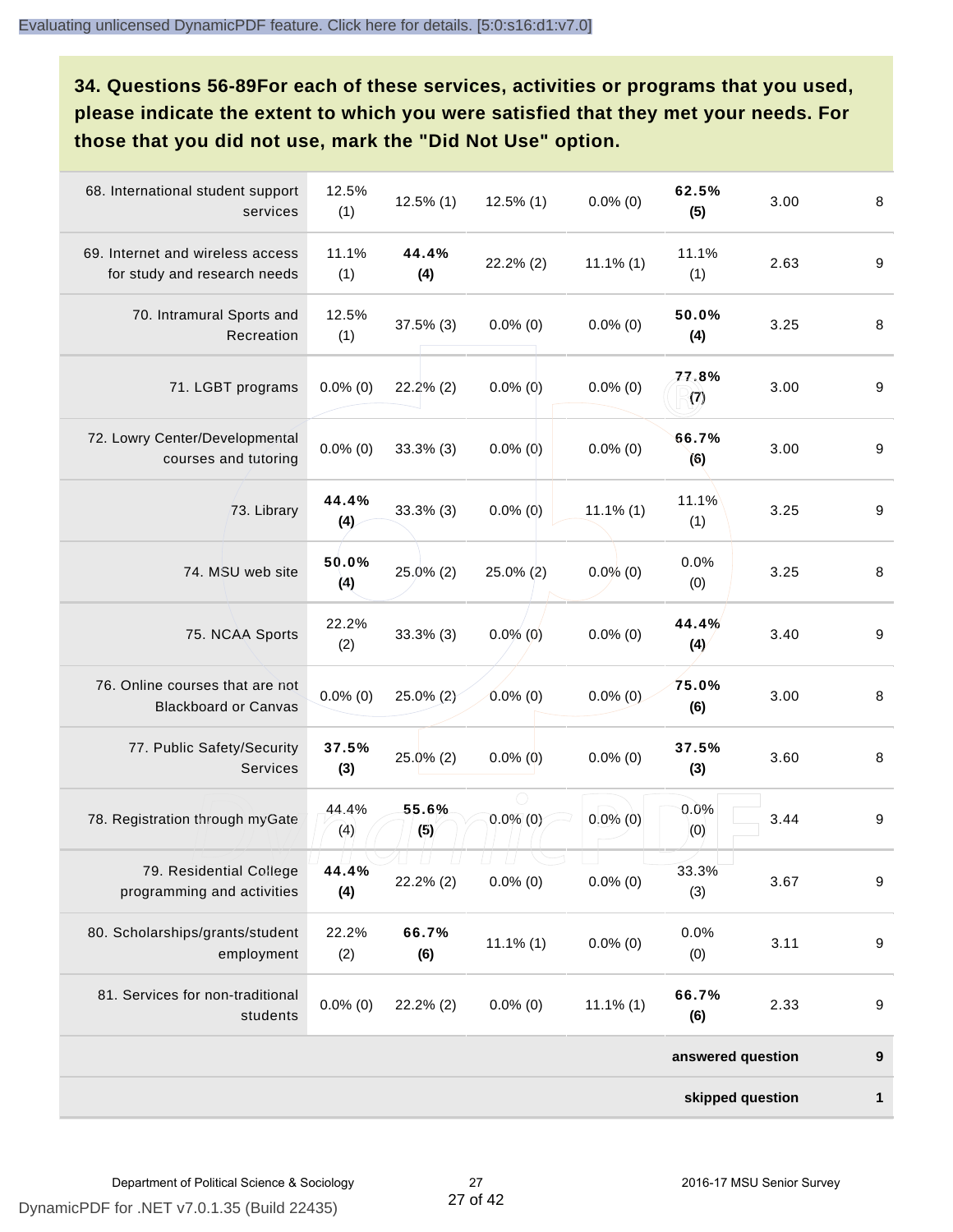**34. Questions 56-89For each of these services, activities or programs that you used, please indicate the extent to which you were satisfied that they met your needs. For those that you did not use, mark the "Did Not Use" option.**

| 82. Student Disability Services<br>(SDS) | 22.2%<br>(2) | $11.1\%$ (1) | $0.0\%$ (0)  | $0.0\%$ (0) | 66.7%<br>(6)      | 3.67 | $\boldsymbol{9}$ |
|------------------------------------------|--------------|--------------|--------------|-------------|-------------------|------|------------------|
| 83. Transcript requests                  | $0.0\%$ (0)  | 44.4% (4)    | $0.0\%$ (0)  | $0.0\%$ (0) | 55.6%<br>(5)      | 3.00 | 9                |
| 84. Student Support Services<br>(SSS)    | $0.0\%$ (0)  | 25.0% (2)    | $0.0\%$ (0)  | $0.0\%$ (0) | 75.0%<br>(6)      | 3.00 | 8                |
| 85. Transfer Center                      | $0.0\%$ (0)  | 44.4% (4)    | $0.0\%$ (0)  | $0.0\%$ (0) | 55.6%<br>(5)      | 3.00 | 9                |
| 86. University Counseling Services       | $0.0\%$ (0)  | $11.1\%$ (1) | $11.1\%$ (1) | $0.0\%$ (0) | 77.8%<br>(7)      | 2.50 | 9                |
| 87. Veteran Services                     | 22.2%<br>(2) | $0.0\%$ (0)  | $0.0\%$ (0)  | $0.0\%$ (0) | 77.8%<br>(7)      | 4.00 | $\boldsymbol{9}$ |
| 88. Wellness Center                      | 33.3%<br>(3) | 55.6%<br>(5) | $0.0\%$ (0)  | $0.0\%$ (0) | 11.1%<br>(1)      | 3.38 | $\boldsymbol{9}$ |
| 89. Women's Center                       | $0.0\%$ (0)  | $33.3\%$ (3) | $0.0\%$ (0)  | $0.0\%$ (0) | 66.7%<br>(6)      | 3.00 | 9                |
|                                          |              |              |              |             | answered question |      | 9                |

**skipped question 1**

DynamicPDF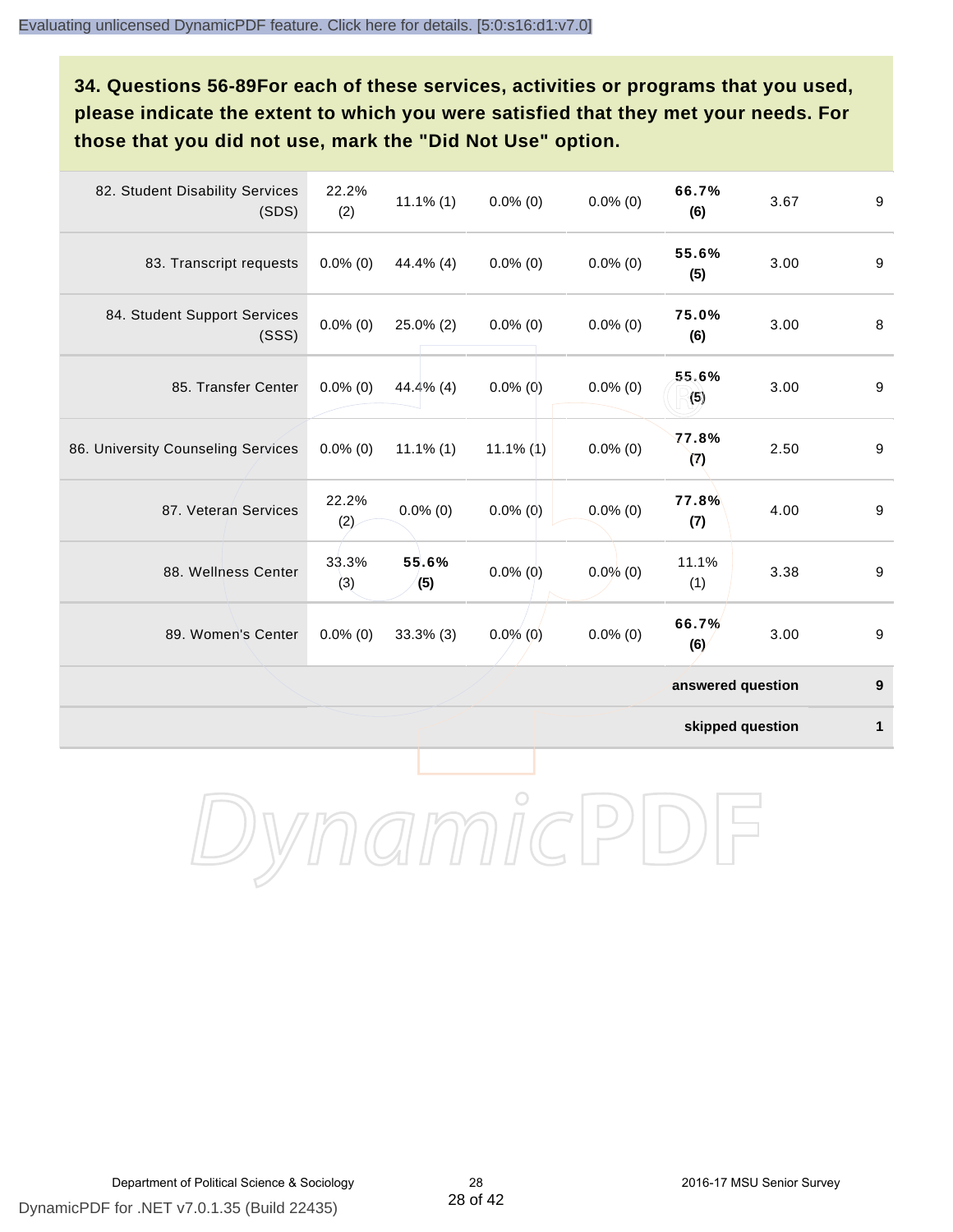#### **35. 90. To what extent did you participate in Residential College activities?**

|                     | Response<br>Percent | Response<br>Count |
|---------------------|---------------------|-------------------|
| Did not participate | 33.3%               | $\mathbf{3}$      |
| Frequently          | 44.4%               | $\boldsymbol{4}$  |
| Occasionally        | 22.2%               | $\overline{a}$    |
| Seldom              | 0.0%                | $\mathbf 0$       |
|                     | answered question   | $\boldsymbol{9}$  |
|                     | skipped question    | $\mathbf{1}$      |
|                     | mamicPl<br>$\Box$   |                   |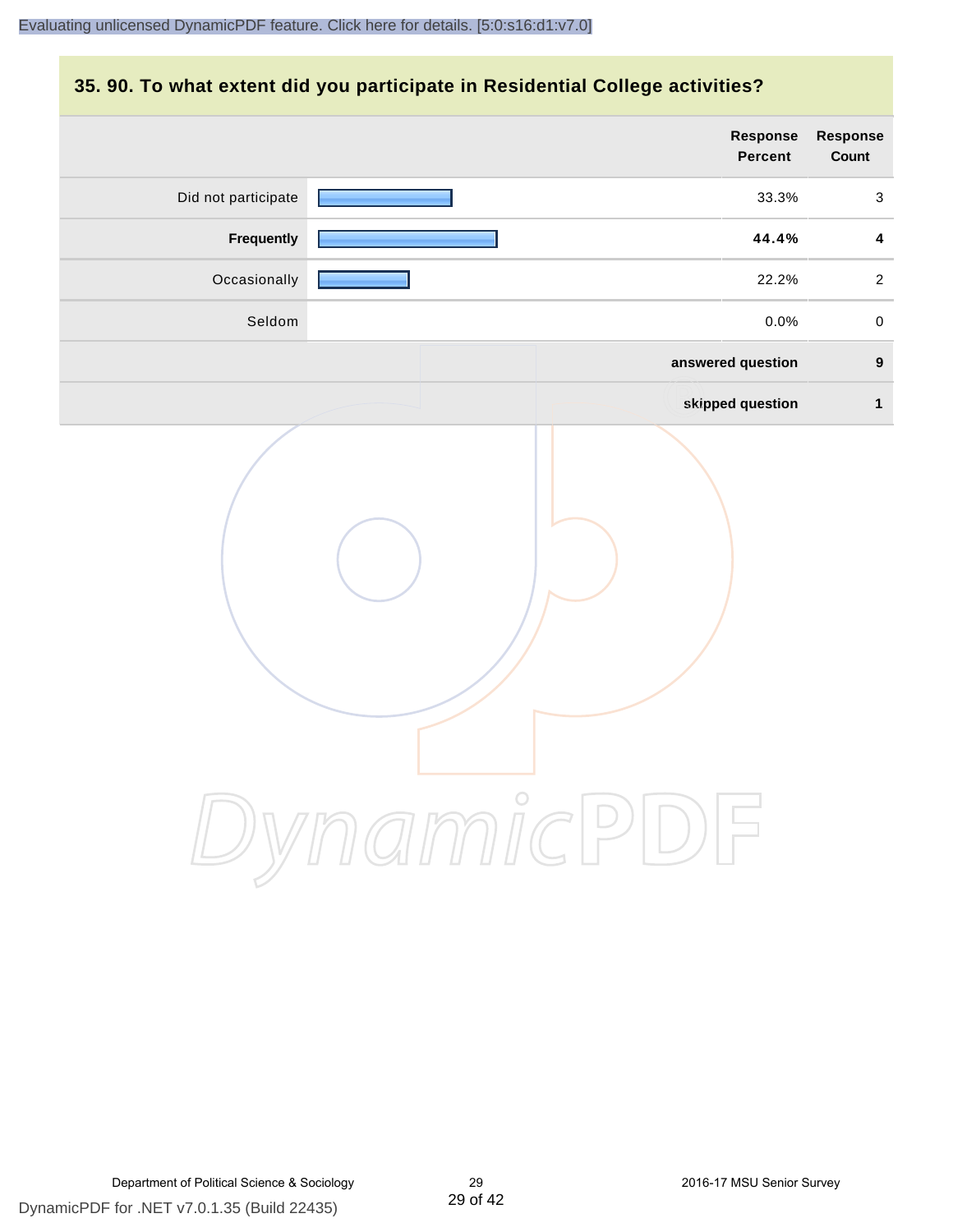#### **35. 90. To what extent did you participate in Residential College activities?**

| answered question |  |  |
|-------------------|--|--|
|-------------------|--|--|

#### **36. 91. Which phrase best describes your opinion of Residential Colleges?**

| Not familiar with Residential<br>22.2%<br>Colleges<br>Very positive<br>33.3%<br>Positive<br>44.4%<br>Negative<br>0.0%<br>Very negative<br>$0.0\%$<br>answered question |  | Response<br>Percent | <b>Response</b><br>Count |
|------------------------------------------------------------------------------------------------------------------------------------------------------------------------|--|---------------------|--------------------------|
|                                                                                                                                                                        |  |                     | 2                        |
|                                                                                                                                                                        |  |                     | $\mathbf{3}$             |
|                                                                                                                                                                        |  |                     | 4                        |
|                                                                                                                                                                        |  |                     | $\mathsf{O}$             |
|                                                                                                                                                                        |  |                     | $\mathbf 0$              |
|                                                                                                                                                                        |  |                     | $\boldsymbol{9}$         |
| skipped question                                                                                                                                                       |  |                     | 1                        |

# **37. 92. When you graduate how many times will you have studied abroad during your university career?**

|               | Response<br>Percent            | <b>Response</b><br>Count |
|---------------|--------------------------------|--------------------------|
| <b>None</b>   | 12 12 VI 20<br>$\sim$<br>55.6% | $5\phantom{1}$           |
| One           | 33.3%                          | 3                        |
| Two           | 11.1%                          | 1                        |
| Three or more | 0.0%                           | $\mathbf 0$              |
|               | answered question              | 9                        |
|               | skipped question               | 1                        |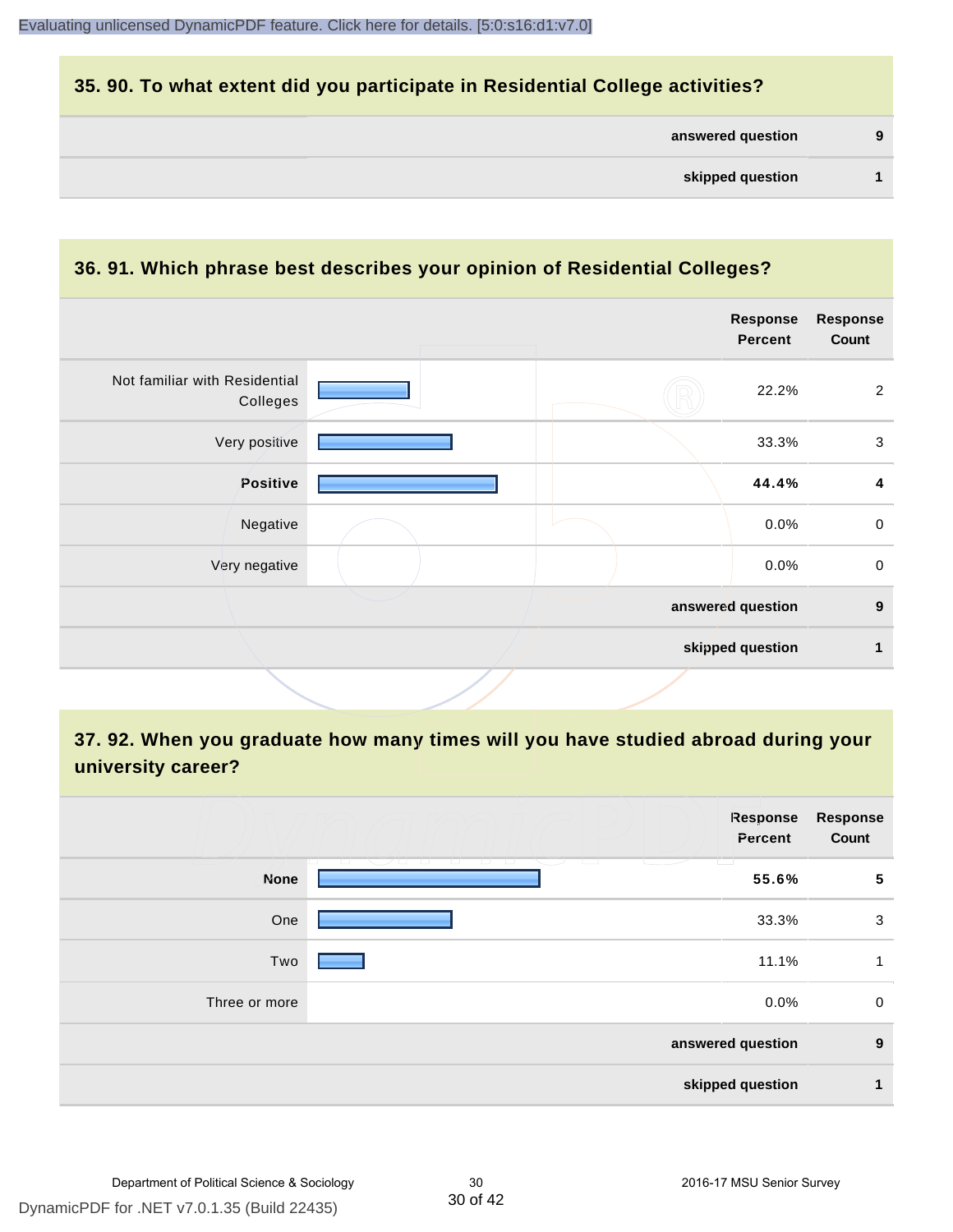**38. Questions 93-102 The University has formulated ten desired "Characteristics of the Murray State University Graduate." Please indicate how effective your MSU experience was in enhancing your abilities in each area.**

|                                                                                                                                                                      | <b>Very</b><br>effective | <b>Effective</b> | <b>Ineffective</b> | <b>Very</b><br>ineffective | Rating<br>Average | Rating<br><b>Count</b> |
|----------------------------------------------------------------------------------------------------------------------------------------------------------------------|--------------------------|------------------|--------------------|----------------------------|-------------------|------------------------|
| 93. Engage in mature,<br>independent and creative thought<br>and express that thought<br>effectively in oral and written<br>communication;                           | 55.6% (5)                | 44.4% (4)        | $0.0\%$ (0)        | $0.0\%$ (0)                | 3.56              | $\boldsymbol{9}$       |
| 94. Understand and apply the<br>critical and scientific<br>methodologies that academic<br>disciplines employ to discover<br>knowledge and ascertain its<br>validity; | 55.6% (5)                | 44.4% (4)        | $0.0\%$ (0)        | $0.0\%$ (0)                | 3.56              | 9                      |
| 95. Apply sound standards of<br>information gathering, analysis<br>and evaluation to reach logical<br>decisions;                                                     | 44.4% (4)                | 55.6% (5)        | $0.0\%$ (0)        | $0.0\%$ (0)                | 3.44              | 9                      |
| 96. Understand the roles and<br>applications of science and<br>technology in the solution of the<br>problems of a changing world;                                    | 44.4% (4)                | 55.6% (5)        | $0.0\%$ (0)        | $0.0\%$ (0)                | 3.44              | 9                      |
| 97. Demonstrate a critical<br>understanding of the world's<br>historical, literary, philosophical<br>and artistic traditions;                                        | 55.6% (5)                | 44.4% (4)        | $0.0\%$ (0)        | $0.0\%$ (0)                | 3.56              | 9                      |
| 98. Understand the dynamics of<br>cultural diversity, of competing<br>economic and political systems,<br>and of complex moral and ethical<br>issues;                 | 66.7% (6)                | $33.3\%$ (3)     | $0.0\%$ (0)        | $0.0\%$ (0)                | 3.67              | 9                      |
| 99. Understand the nature of and<br>engage in ethical behavior and<br>responsible citizenship;                                                                       | 55.6% (5)                | 44.4% (4)        | $0.0\%$ (0)        | $0.0\%$ (0)                | 3.56              | 9                      |
|                                                                                                                                                                      |                          |                  |                    |                            | answered question | 9                      |
|                                                                                                                                                                      | skipped question         |                  |                    |                            |                   | 1                      |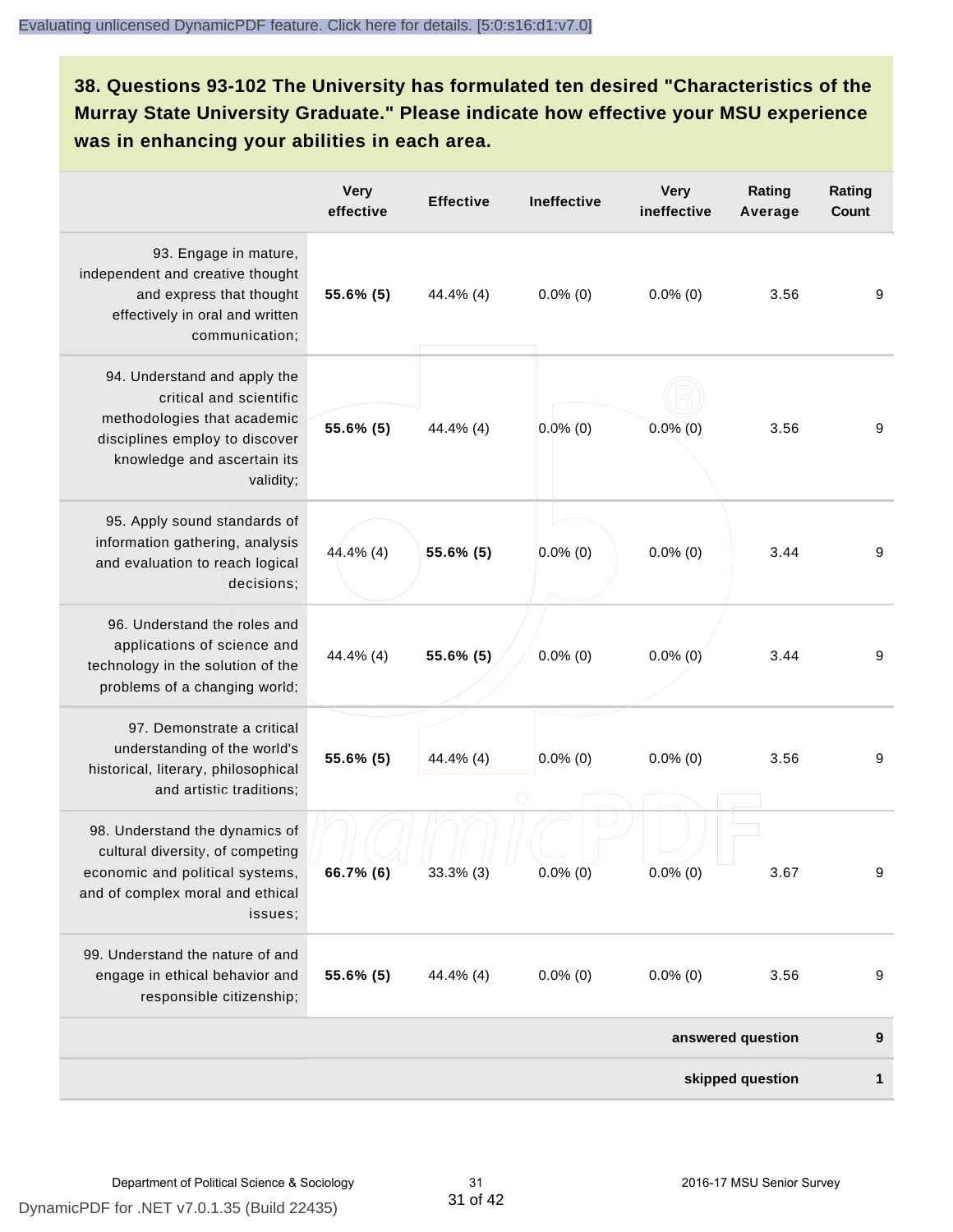# **38. Questions 93-102 The University has formulated ten desired "Characteristics of the Murray State University Graduate." Please indicate how effective your MSU experience was in enhancing your abilities in each area.**

| 100. Understand the importance of<br>the behaviors necessary to<br>maintain a healthy lifestyle; | 55.6% (5) | 44.4% (4)    | $0.0\%$ (0) | $0.0\%$ (0) | 3.56              | $\boldsymbol{9}$ |
|--------------------------------------------------------------------------------------------------|-----------|--------------|-------------|-------------|-------------------|------------------|
| 101. Demonstrate mastery of a<br>chosen field of study;                                          | 55.6% (5) | 44.4% (4)    | $0.0\%$ (0) | $0.0\%$ (0) | 3.56              | 9                |
| 102. Value intellectual pursuit and<br>continuous learning in a changing<br>world.               | 62.5% (5) | $37.5\%$ (3) | $0.0\%$ (0) | $0.0\%$ (0) | 3.63              | 8                |
|                                                                                                  |           |              |             |             | answered question | $\boldsymbol{9}$ |
|                                                                                                  |           |              |             |             | skipped question  | 1                |
|                                                                                                  |           |              |             |             |                   |                  |
|                                                                                                  |           |              |             |             |                   |                  |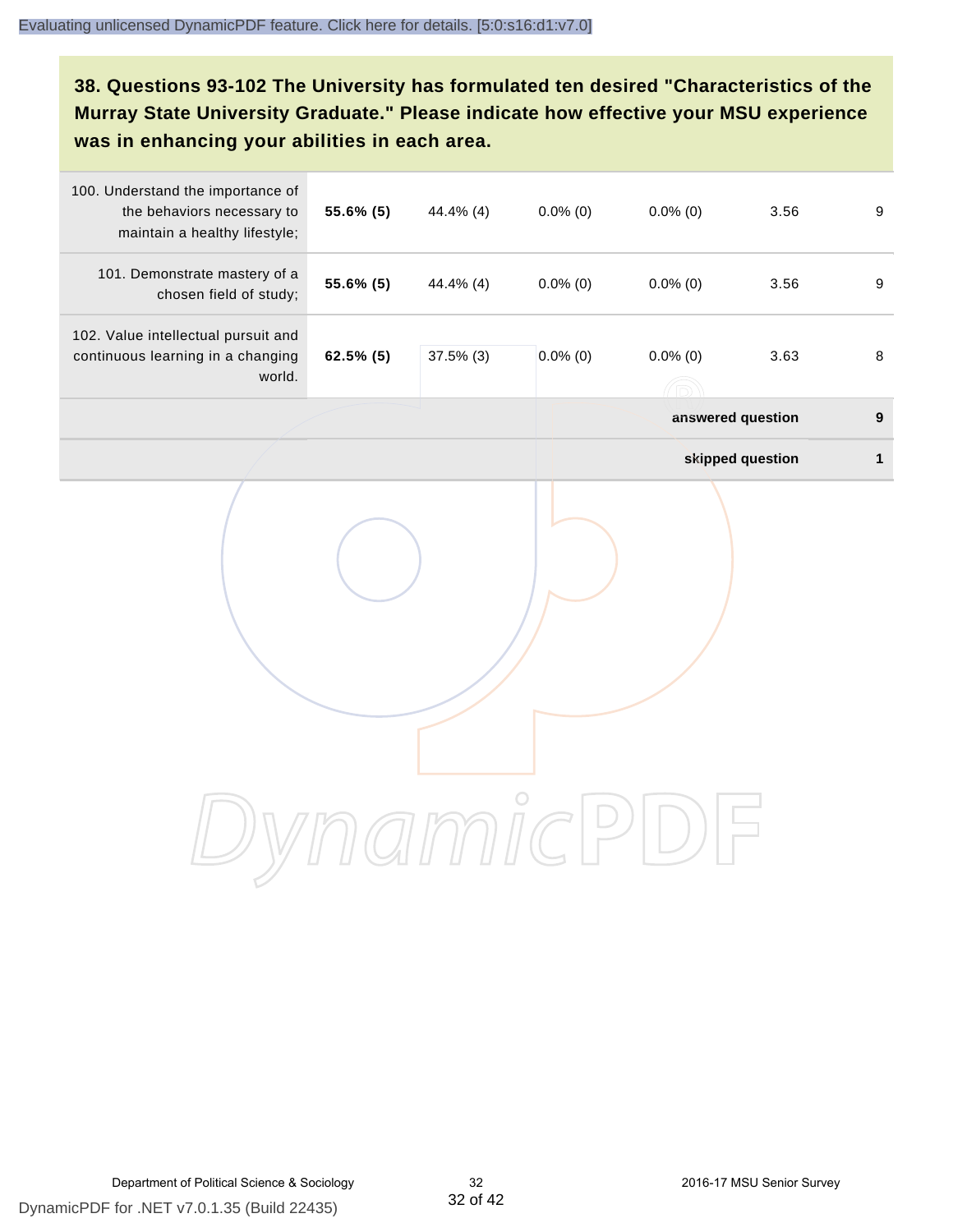#### **39. 103. What do you expect to do after you graduate?**

|                                                        | <b>Response</b><br><b>Percent</b> | <b>Response</b><br><b>Count</b> |
|--------------------------------------------------------|-----------------------------------|---------------------------------|
| I am unsure of my immediate<br>plans.                  | 0.0%                              | $\pmb{0}$                       |
| I will look for a job.                                 | 22.2%                             | $\sqrt{2}$                      |
| I will continue working in the<br>position I now have. | 0.0%                              | $\,0\,$                         |
| I will work at a position I recently<br>accepted.      | 0.0%                              | $\mathbf 0$                     |
| I will do additional undergraduate<br>work.            | 0.0%                              | $\,0\,$                         |
| I will go to graduate school.                          | 55.6%                             | $\overline{\mathbf{5}}$         |
| I will go to law school.                               | 22.2%                             | $\overline{c}$                  |
| I will go to medical school.                           | 0.0%                              | $\mathbf 0$                     |
| I will go to other professional<br>school.             | 0.0%                              | $\mathbf 0$                     |
| I will not work or attend school.                      | 0.0%                              | $\pmb{0}$                       |
|                                                        | answered question                 | 9                               |
|                                                        | skipped question                  | $\mathbf{1}$                    |

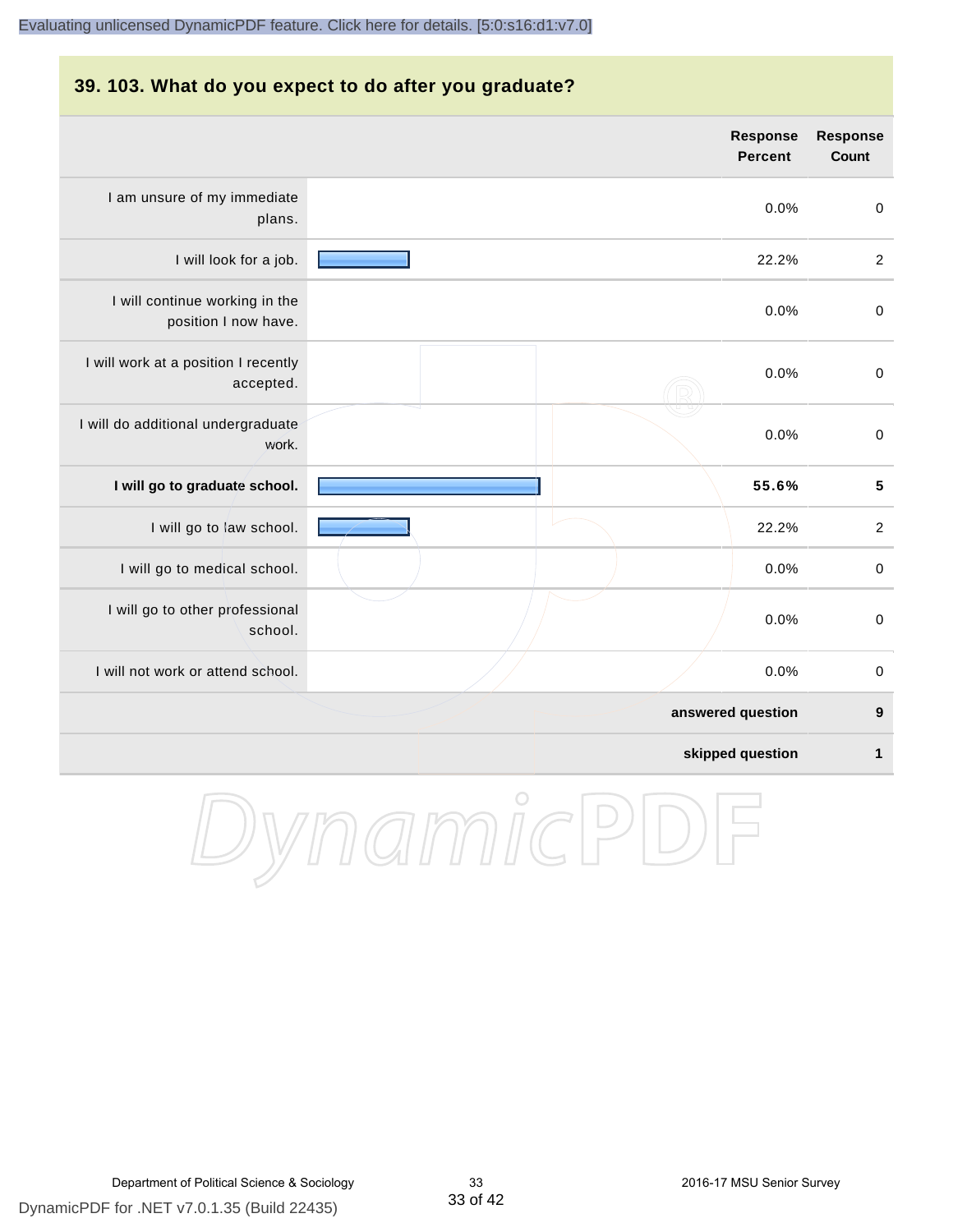# **39. 103. What do you expect to do after you graduate? answered question 9 skipped question 1**

#### **40. 104. If you are already employed, how closely related is your job to your field of study?**

|                     |         | <b>Response</b><br><b>Percent</b> | <b>Response</b><br>Count |
|---------------------|---------|-----------------------------------|--------------------------|
| Extremely close     |         | 25.0%                             | $\overline{2}$           |
| Somewhat close      |         | 0.0%                              | $\mathbf 0$              |
| Somewhat different  |         | 12.5%                             | $\mathbf{1}$             |
| Extremely different |         | 12.5%                             | 1                        |
| I cannot determine  |         | 0.0%                              | $\pmb{0}$                |
| Does not apply      |         | 50.0%                             | 4                        |
|                     |         | answered question                 | $\pmb{8}$                |
|                     |         | skipped question                  | $\boldsymbol{2}$         |
|                     | $\circ$ |                                   |                          |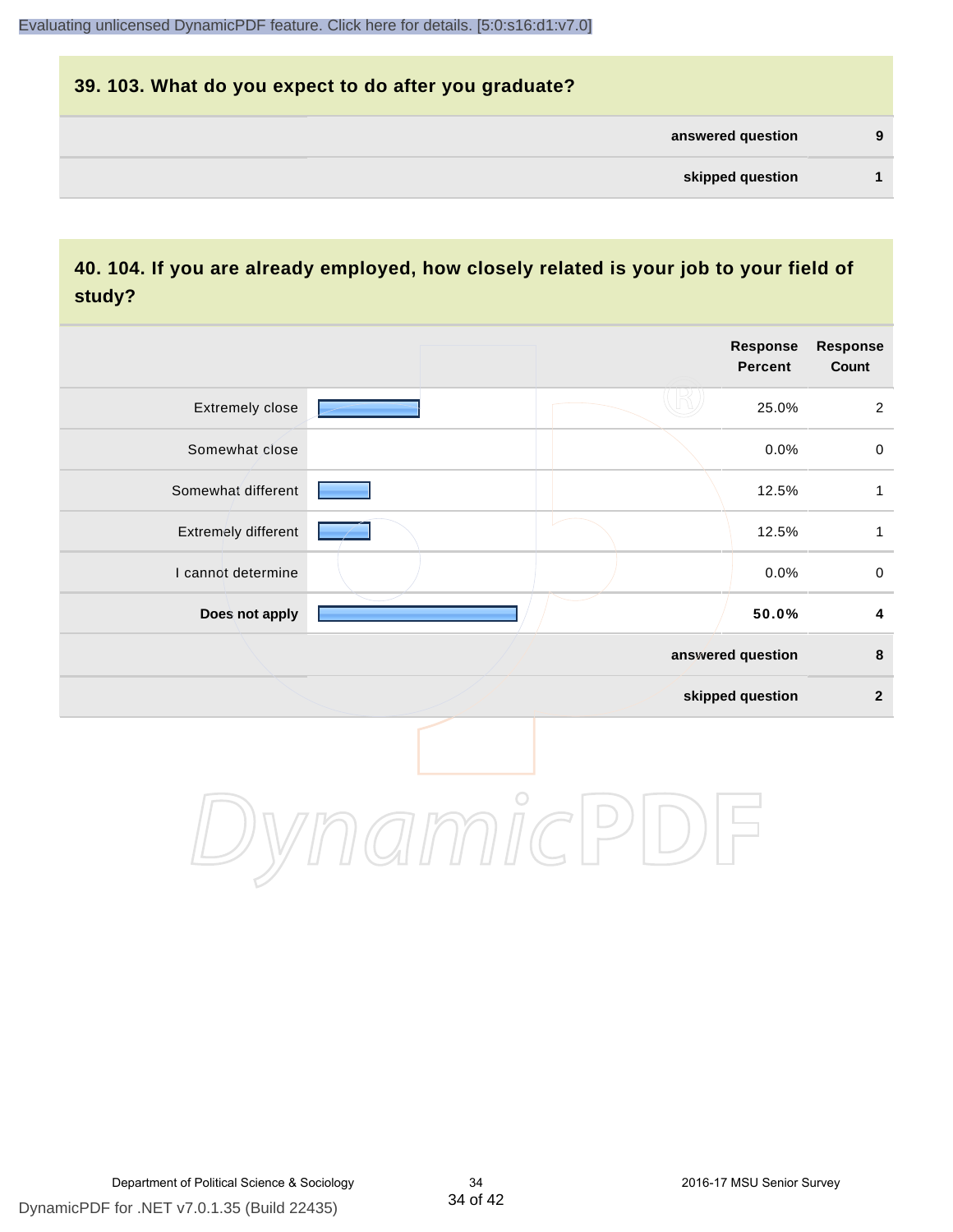#### **41. 105. If you intend to work full-time, what do you expect your salary to be?**

|                     | Response<br>Percent | Response<br>Count       |
|---------------------|---------------------|-------------------------|
| Above \$75,000      | 0.0%                | $\pmb{0}$               |
| \$65,000 - \$75,000 | 0.0%                | $\pmb{0}$               |
| \$55,000 - \$64,999 | 0.0%                | $\pmb{0}$               |
| \$45,000 - \$54,999 | 12.5%               | $\mathbf{1}$            |
| \$35,000 - \$44,999 | 12.5%               | $\mathbf{1}$            |
| \$25,000 - \$34,999 | 25.0%               | $\sqrt{2}$              |
| Below \$25,000      | 0.0%                | $\pmb{0}$               |
| Does not apply      | 50.0%               | $\overline{\mathbf{4}}$ |
|                     | answered question   | $\bf8$                  |
|                     | skipped question    | $\overline{\mathbf{2}}$ |
|                     |                     |                         |
|                     |                     |                         |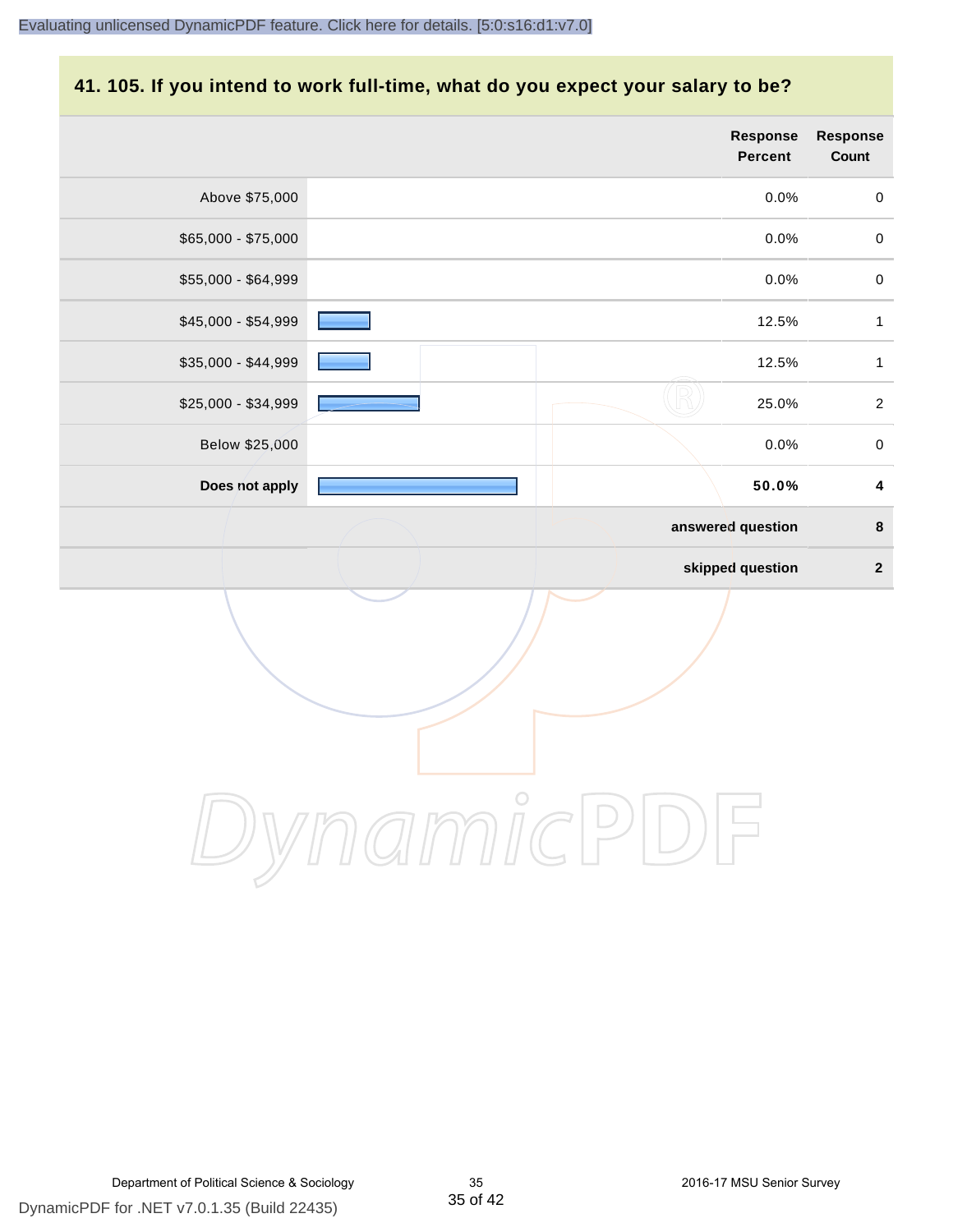#### **41. 105. If you intend to work full-time, what do you expect your salary to be?**

| answered question | 8 |
|-------------------|---|
|                   |   |

## **42. 106. If you intend to continue your education, please indicate which statement best describes the institution you will attend.**

|                                        |  | <b>Response</b><br><b>Percent</b> | <b>Response</b><br>Count |
|----------------------------------------|--|-----------------------------------|--------------------------|
| <b>Murray State University</b>         |  | 11.1%                             |                          |
| University/College in Kentucky         |  | 22.2%                             | 2                        |
| University/College outside<br>Kentucky |  | 66.7%                             | 6                        |
| Does not apply                         |  | $0.0\%$                           | $\mathbf 0$              |
|                                        |  | answered question                 | 9                        |
|                                        |  | skipped question                  |                          |

#### **43. 107. "I would recommend Murray State University to a prospective student."**

| <b>Response</b><br>Count | <b>Response</b><br>Percent |                               |                   |
|--------------------------|----------------------------|-------------------------------|-------------------|
| $\overline{4}$           | 44.4%                      |                               | Strongly agree    |
| $\sqrt{5}$               | m<br>55.6%                 | <b>The Contract of Street</b> | U<br>Agree        |
| $\mathbf 0$              | 0.0%                       |                               | Disagree          |
| $\mathbf 0$              | 0.0%                       |                               | Strongly disagree |
| 9                        | answered question          |                               |                   |
| 1                        | skipped question           |                               |                   |
|                          |                            |                               |                   |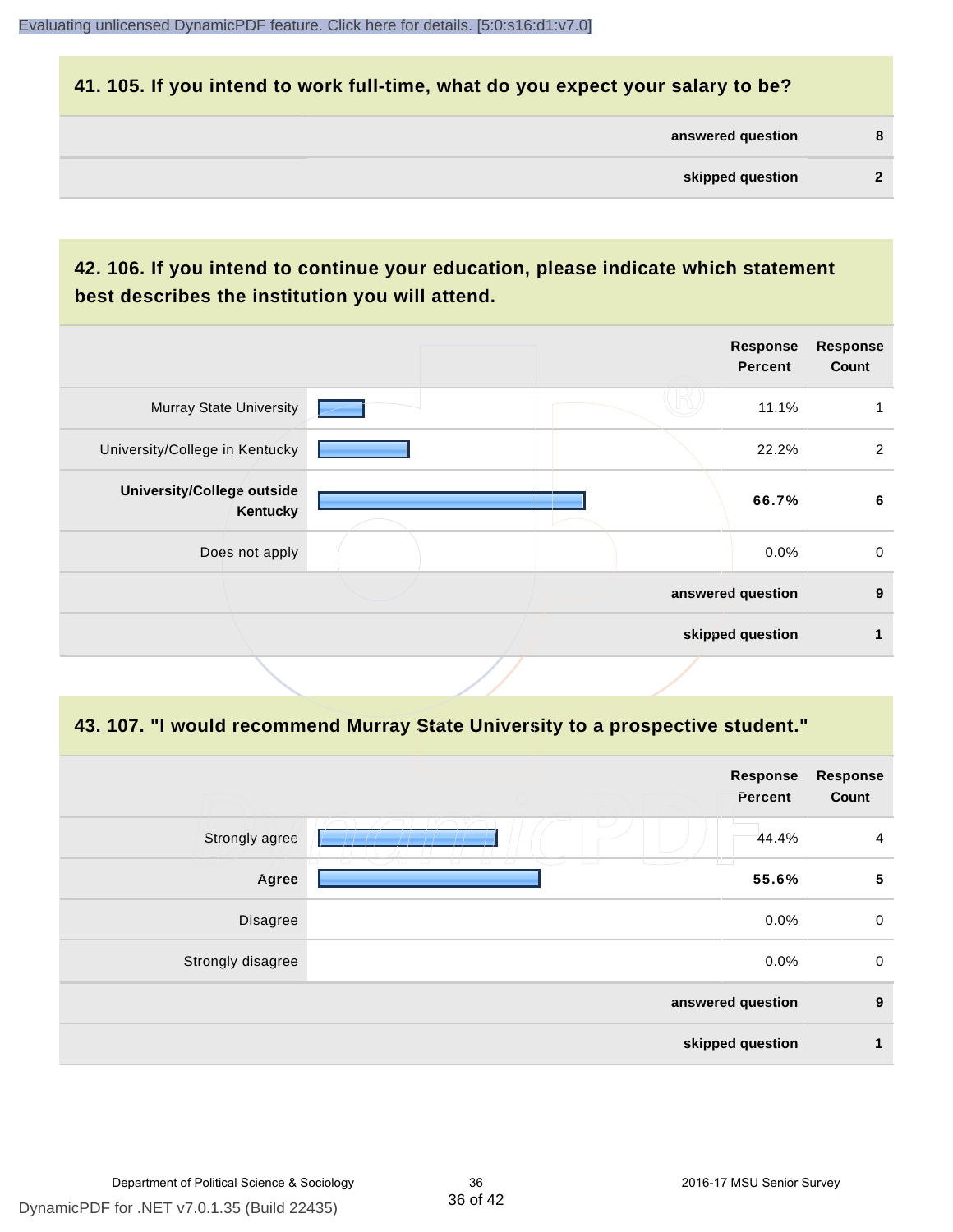| 44. Feedback:     |                   |
|-------------------|-------------------|
|                   | Response<br>Count |
|                   | 2                 |
| answered question | $\mathbf{2}$      |
| skipped question  | 8                 |

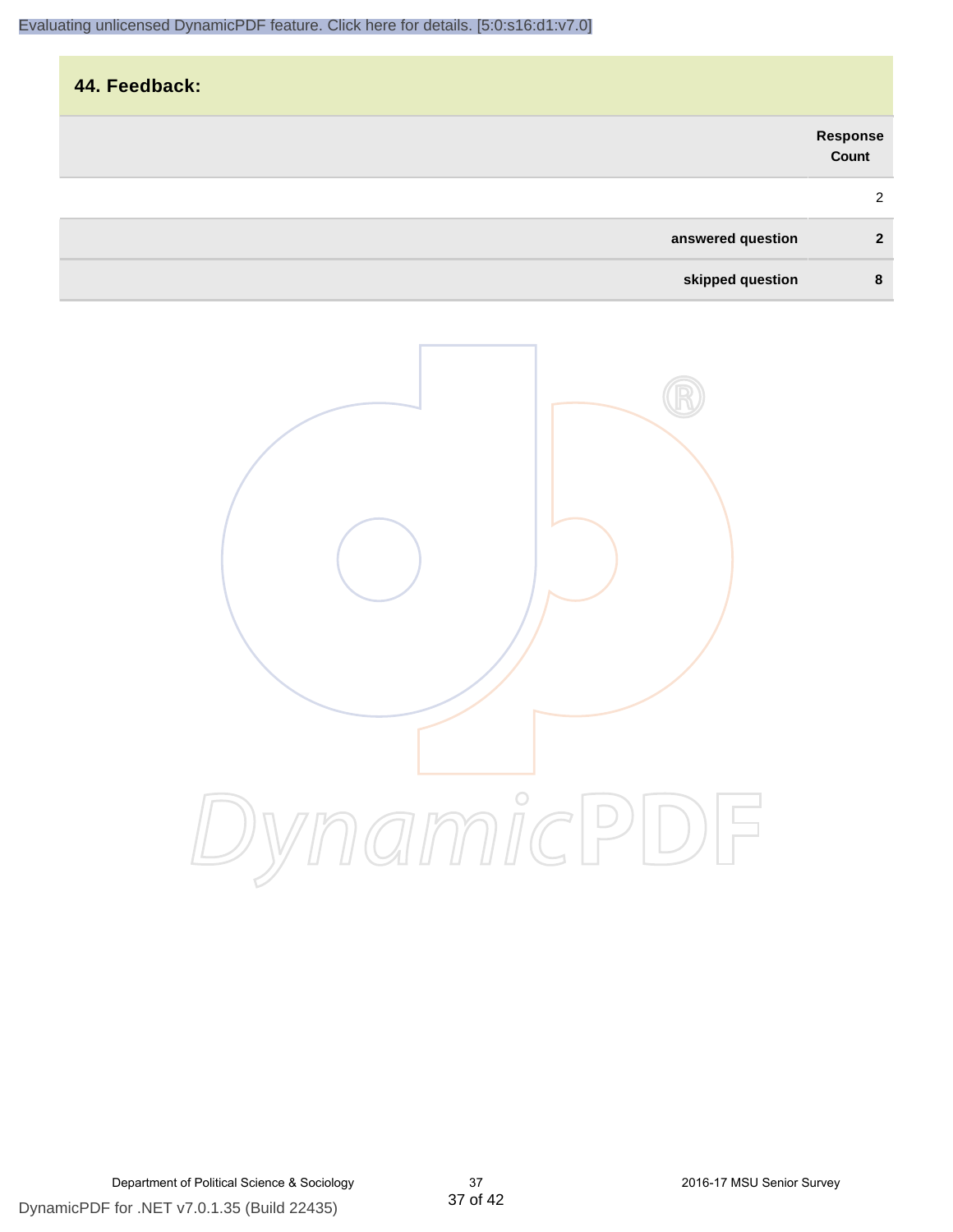|                                                 |  | <b>Response</b><br><b>Percent</b> | <b>Response</b><br>Count |
|-------------------------------------------------|--|-----------------------------------|--------------------------|
| Accounting                                      |  | 0.0%                              | $\mathbf 0$              |
| Advertising                                     |  | 0.0%                              | $\pmb{0}$                |
| <b>Business Administration</b><br>(associate's) |  | 0.0%                              | $\pmb{0}$                |
| <b>Business Administration</b><br>(bachelor's)  |  | 0.0%                              | $\pmb{0}$                |
| <b>Business GIS (certificate)</b>               |  | 0.0%                              | $\mathbf 0$              |
| <b>Computer Information Systems</b>             |  | 0.0%                              | $\pmb{0}$                |
| <b>Computer Science</b>                         |  | 0.0%                              | $\mathbf 0$              |
| Economics                                       |  | 0.0%                              | $\pmb{0}$                |
| Finance                                         |  | 0.0%                              | $\pmb{0}$                |
| <b>Graphic Communications Media</b>             |  | 0.0%                              | $\mathbf 0$              |
| <b>International Business</b>                   |  | 0.0%                              | $\pmb{0}$                |
| Journalism                                      |  | 0.0%                              | $\mathbf 0$              |
| Management                                      |  | 0.0%                              | $\pmb{0}$                |
| Marketing                                       |  | 0.0%                              | $\,0\,$                  |
| Organizational Communication                    |  | 0.0%                              | $\pmb{0}$                |
| <b>Public Relations</b>                         |  | 0.0%                              | $\mathbf 0$              |
| <b>Television Production</b>                    |  | 0.0%                              | $\mathsf 0$              |
| <b>Telecommunications Systems</b><br>Mgmt       |  | 0.0%                              | $\mathbf 0$              |
|                                                 |  | answered question                 | $\pmb{0}$                |
| skipped question                                |  | 10                                |                          |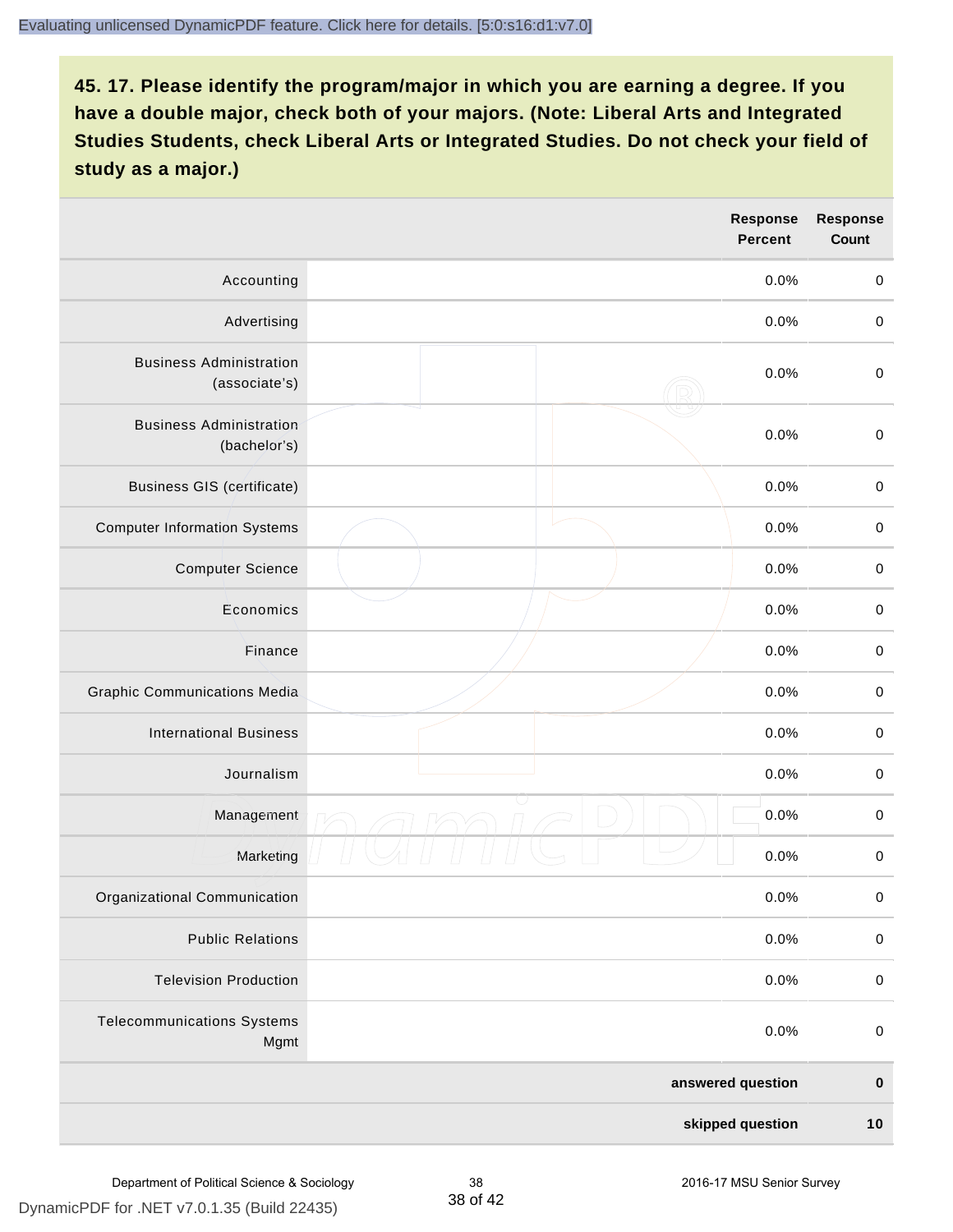| <b>Career &amp; Technical Education</b><br>(associate's) | 0.0%              | $\pmb{0}$   |
|----------------------------------------------------------|-------------------|-------------|
| <b>Career &amp; Technical Education</b><br>(bachelor's)  | 0.0%              | $\pmb{0}$   |
| <b>Criminal Justice</b>                                  | 0.0%              | $\,0\,$     |
| <b>Elementary School Education</b>                       | 0.0%              | $\mathbf 0$ |
| Health & Physical Education                              | 0.0%              | $\pmb{0}$   |
| Interdisciplinary Early Childhood<br>Education           | 0.0%              | $\pmb{0}$   |
| Learning & Behavior Disorders                            | 0.0%              | $\,0\,$     |
| Middle School Education                                  | 0.0%              | $\mathbf 0$ |
| <b>Recreation &amp; Leisure Services</b>                 | 0.0%              | $\mathbf 0$ |
| Social Work                                              | 0.0%              | $\pmb{0}$   |
| Youth & Nonprofit Leadership                             | 0.0%              | $\,0\,$     |
| Art                                                      | 0.0%              | $\,0\,$     |
| Creative Writing (BFA)                                   | 0.0%              | $\mathbf 0$ |
| English                                                  | 0.0%              | $\mathbf 0$ |
| English Education (TESOL)                                | 0.0%              | 0           |
| Philosophy                                               | 0.0%              | 0           |
| <b>International Affairs</b>                             | 0.0%              | $\mathbf 0$ |
| <b>Political Science</b>                                 | 0.0%              | $\mathbf 0$ |
| <b>Public Administration</b>                             | 0.0%              | $\mathbf 0$ |
|                                                          | answered question | $\pmb{0}$   |
|                                                          | skipped question  | 10          |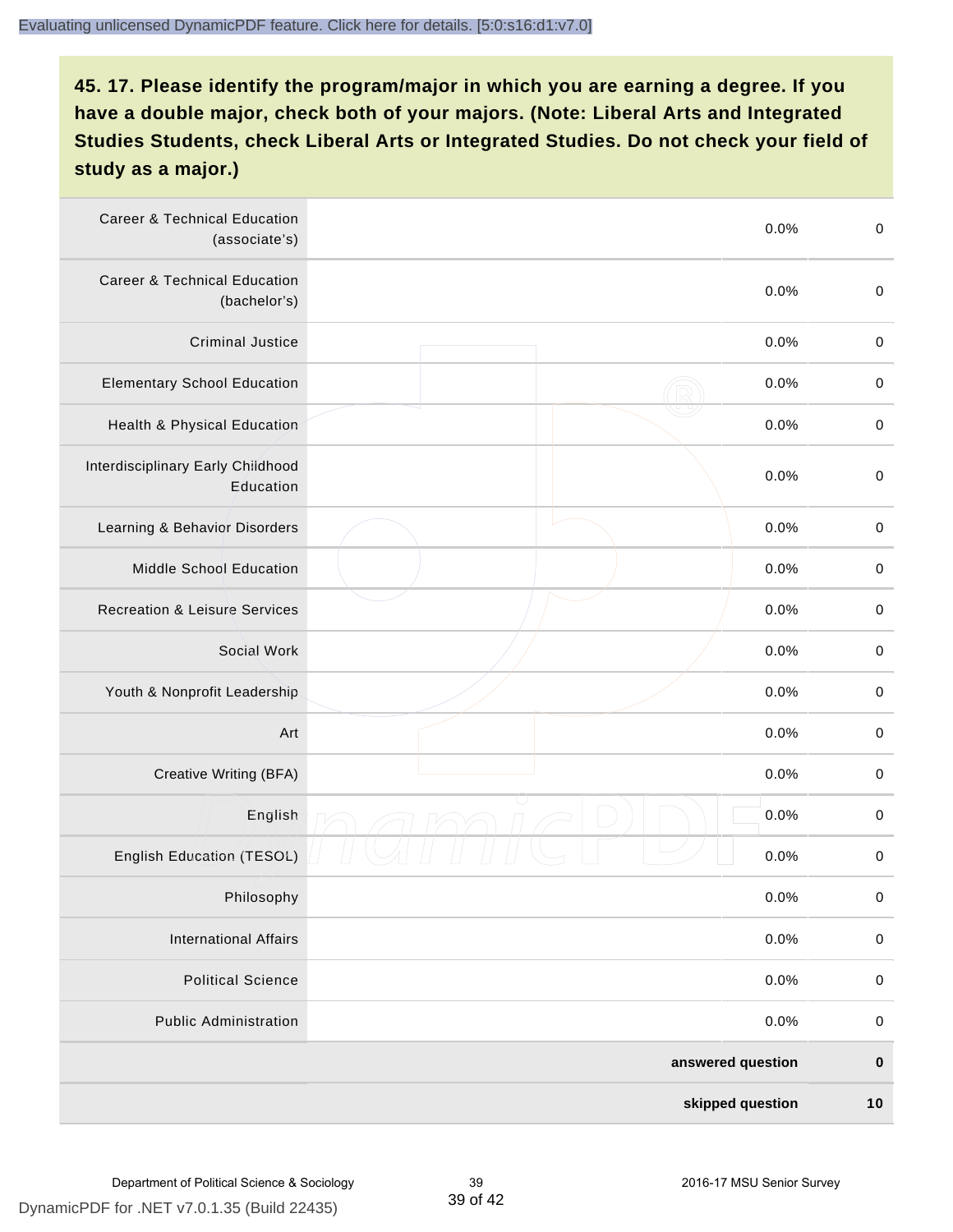| Sociology                                            |            | 0.0%    | $\mathbf 0$ |
|------------------------------------------------------|------------|---------|-------------|
| History                                              |            | $0.0\%$ | $\mathbf 0$ |
| <b>Liberal Arts</b>                                  |            | 0.0%    | $\mathbf 0$ |
| French                                               |            | 0.0%    | $\pmb{0}$   |
| German                                               |            | 0.0%    | $\mathbf 0$ |
| Japanese                                             |            | 0.0%    | $\mathbf 0$ |
| Spanish                                              |            | 0.0%    | $\mathbf 0$ |
| Music                                                |            | 0.0%    | $\mathbf 0$ |
| <b>Music Business</b>                                |            | 0.0%    | $\pmb{0}$   |
| Psychology                                           |            | 0.0%    | $\mathbf 0$ |
| Theatre                                              |            | 0.0%    | $\mathbf 0$ |
| Biology                                              |            | 0.0%    | $\mathbf 0$ |
| Wildlife & Conservation Biology                      |            | 0.0%    | $\mathbf 0$ |
| Chemistry                                            |            | 0.0%    | $\pmb{0}$   |
| <b>Applied Physics</b>                               | $\bigcirc$ | 0.0%    | $\mathbf 0$ |
| <b>Engineering Physics</b>                           |            | 0.0%    | $\mathbf 0$ |
| Physics                                              |            | 0.0%    | $\mathbf 0$ |
| Geosciences                                          |            | 0.0%    | $\mathbf 0$ |
| <b>Civil Engineering Technology</b><br>(associate's) |            | 0.0%    | $\pmb{0}$   |
| Civil Engineering Technology<br>(bachelor's)         |            | 0.0%    | $\pmb{0}$   |
| answered question                                    |            |         | $\pmb{0}$   |
| skipped question                                     |            |         | $10$        |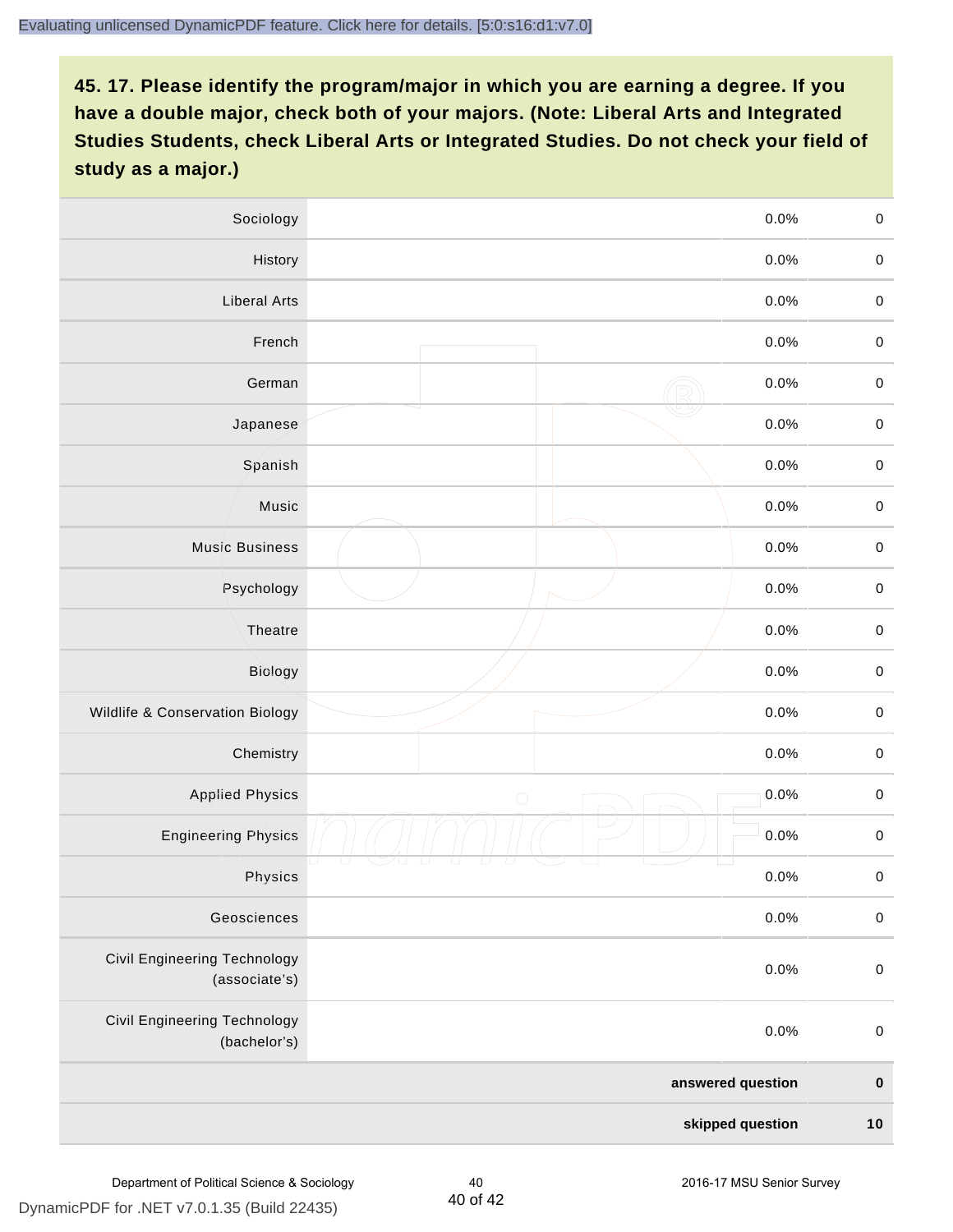| <b>Electromechanical Engineering</b><br>Technology | 0.0%              | $\mathbf 0$ |
|----------------------------------------------------|-------------------|-------------|
| <b>Engineering Graphics &amp; Design</b>           | 0.0%              | $\mathbf 0$ |
| <b>Interior Design</b>                             | 0.0%              | $\,0\,$     |
| Manufacturing Technology                           | 0.0%              | $\,0\,$     |
| Occupational Safety and Health                     | 0.0%              | $\pmb{0}$   |
| <b>Industrial Technology</b><br>(associate's)      | 0.0%              | $\,0\,$     |
| <b>Mathematics</b>                                 | 0.0%              | $\,0\,$     |
| <b>Telecommunications Systems</b><br>Mgmt          | 0.0%              | $\,0\,$     |
| Agricultural Science & Technology<br>(associate's) | 0.0%              | $\mathbf 0$ |
| Agricultural Science (bachelor's)                  | 0.0%              | $\mathbf 0$ |
| Animal Technology/Animal-Equine                    | 0.0%              | $\pmb{0}$   |
| Animal Technology/Vet Tech,<br>Pre-Vet             | 0.0%              | $\pmb{0}$   |
| Athletic Training                                  | 0.0%              | $\pmb{0}$   |
| <b>Communication Disorders</b>                     | 0.0%              | $\pmb{0}$   |
| <b>Exercise Science</b>                            | 0.0%              | $\pmb{0}$   |
| Nursing                                            | 0.0%              | $\mathbf 0$ |
| Nursing/RN to BSN                                  | 0.0%              | $\pmb{0}$   |
| Nutrition, Dietetics, & Food Mgmt                  | 0.0%              | $\,0\,$     |
|                                                    | answered question | $\pmb{0}$   |
|                                                    | skipped question  | $10$        |